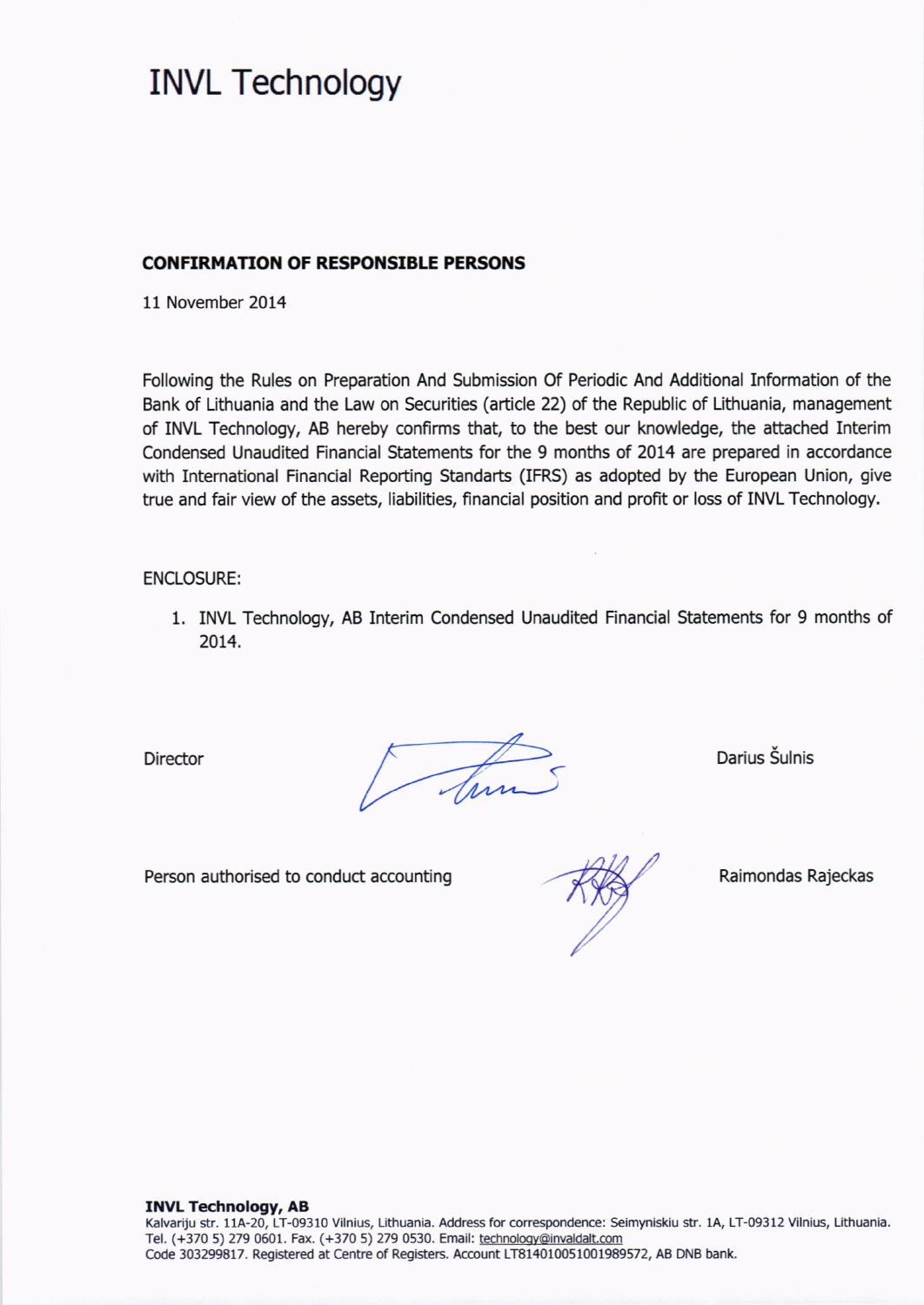# AB INVL TECHNOLOGY

INTERIM CONDENSED NOT-AUDITED FINANCIAL STATEMENTS FOR THE NINE MONTHS ENDED 30 SEPTEMBER 2014 PREPARED ACCORDING TO INTERNATIONAL FINANCIAL REPORTING STANDARDS AS ADOPTED BY THE EUROPEAN UNION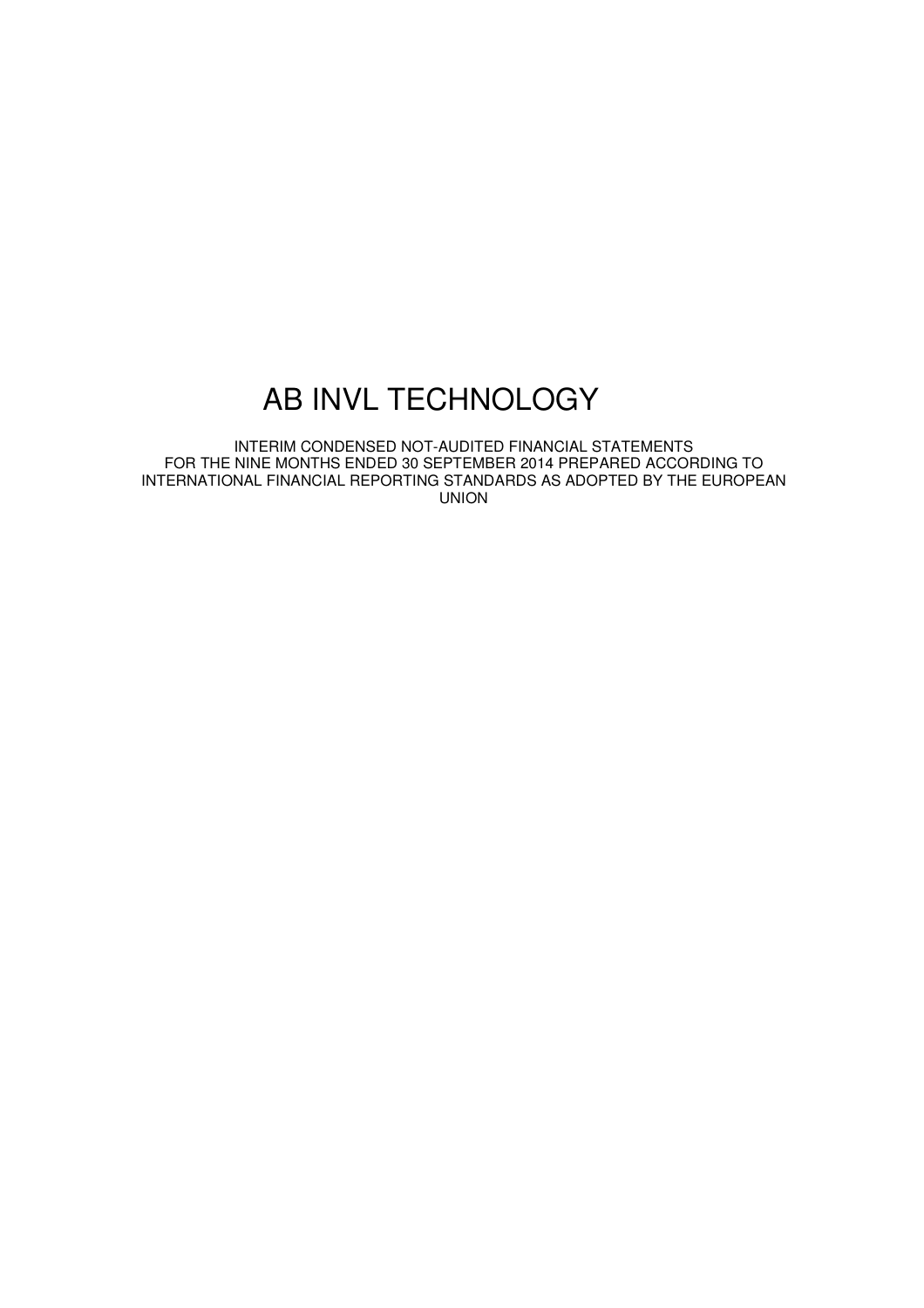#### AB INVL TECHNOLOGY

INTERIM CONDENSED FINANCIAL STATEMENTS FOR THE NINE MONTHS ENDED 30 SEPTEMBER 2014

(all amounts are in LTL thousand unless otherwise stated)

# GENERAL INFORMATION

# Board of Directors

Mr. Alvydas Banys (chairman of the Board) Ms. Indré Mišeikyté Mr. Darius Šulnis

# Management

Mr. Darius Šulnis (director)

# Address and company code

Registration address Kalvarijų Str. 11A-20, Vilnius, Lithuania

Office address Seimyniskiq Str. 1A, Vilnius, Lithuania

Company code 303299817

# Banks

AB DNB Bankas AB Siauliq Bankas

The financial statements were approved and signed by the Management and the Board of Directors on 11<sup>th</sup> November 2014.

Mr. Darius Šulnis **Director** 

Mr. Raimondas Rajeckas agreement to conduct accounting Authorized person according to the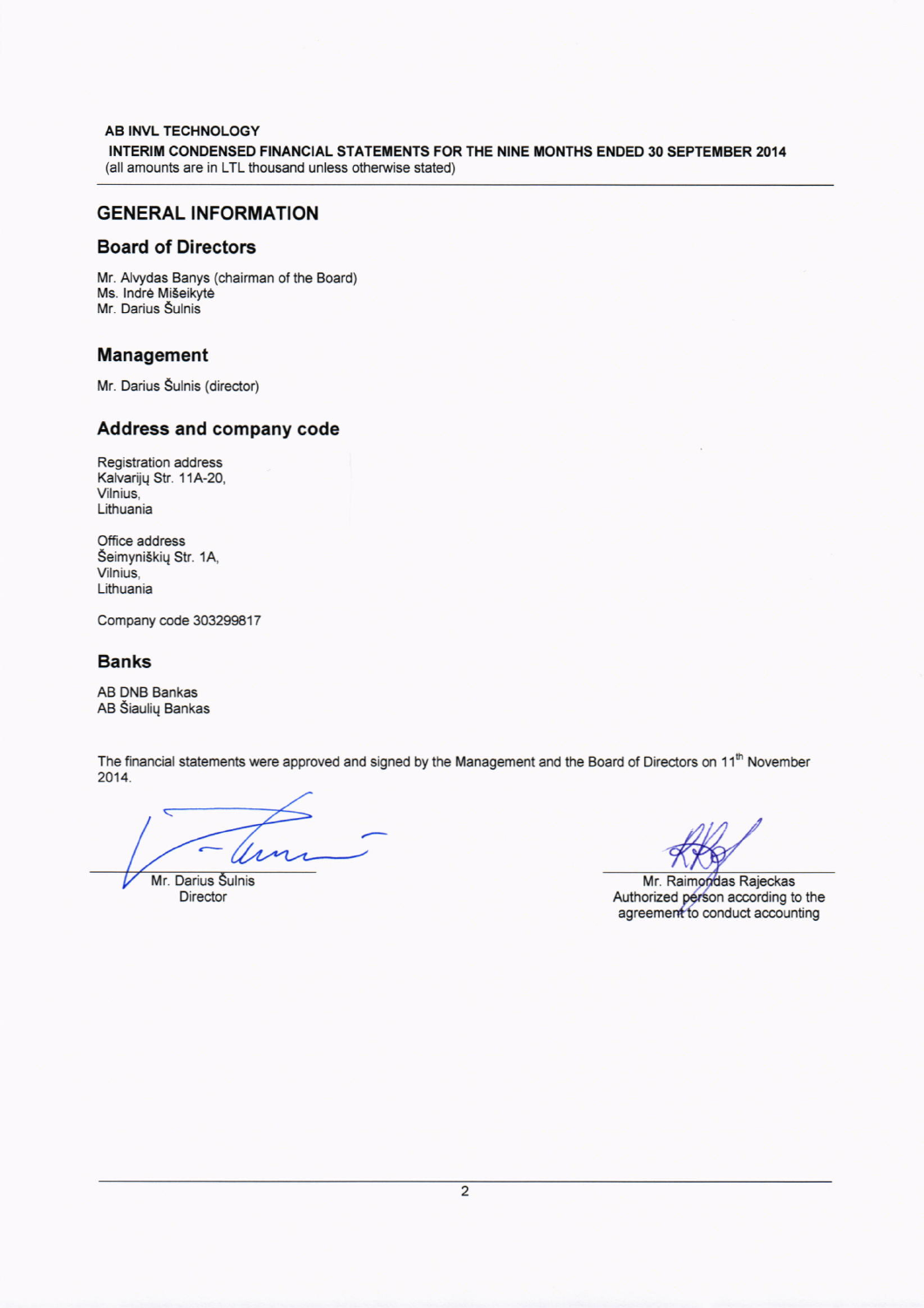## **AB INVL TECHNOLOGY INTERIM CONDENSED FINANCIAL STATEMENTS FOR THE NINE MONTHS ENDED 30 SEPTEMBER 2014**  (all amounts are in LTL thousand unless otherwise stated)

# **Management report**

INVL Technology has a stake of 80% in BAIP Group, which invests into IT companies. Later it is intended to apply for a closed-end investment company licence. INVL Technology would become similar to investment fund and would invest into another IT companies in the Baltic countries, Europe and Africa. INVL Technology intends to be strategic-financial investor and, together with the managers of IT companies, to seek the growth of investments value.

During 9 months of 2014 consolidated revenue of BAIP group according to preliminary data reached LTL 40.302 million, which is 30 percent more compared to the same period last year – LTL 31.084 million. BAIP group EBITDA (earnings before interest, taxes, depreciation and amortization) increased by 21 percent and reached LTL 3.015 million. In the same period last year EBITDA amounted to LTL 2.493 million.

In Lithuania during the third quarter of this year BAIP group company BAIP successfully implemented a cloud computing solution between Lithuania and Belarus. Value of the project – LTL 2.247 million. The company also implemented several projects in the financial sector: for LTL 1.755 million, BAIP has renewed magnetic tape libraries at the Bank of Lithuania, completed the migration of workplaces at SEB bank and migrated Mokilizingas data from centralized data centre to virtual servers. Furthermore, BAIP implemented separate, highly reliable data centre for Lithuanian electricity transmission system operator Litgrid. The project value is – LTL 0.551 million.

The company also implemented projects with DPD, Intermedix Lietuva and signed new contracts: LTL 1.22 million worth contract with National Courts Administration for archival data separation and storage solutions, LTL 0.314 million worth equipment sales and installation contract with Euro Vaistine.

NRD, UAB signed a contract with the Police Department and started implementing the Register of Foreigners asylum module and other related modules software development project. The company also signed and started implementing the preparation for the introduction of the euro project in Central Mortgage Office.

Specialized cyber security company NRD CS established the first commercial Cybersecurity Incident Response Team in the Baltics - NRD CIRT which became a full member of an international organisation FIRST (the Forum of Incident Response and Security Teams). NRD CIRT is also a listed member of Trusted Introducer.

In Africa, BAIP group companies continue to implement the Burundi Central Bank data center modernization project as well as the development of Mozambique companies register, created by Norway Registers Development AS seven years ago. In Tanzania and Norway the participants of the first round of Norwegian Peace Corps (Fredskorpset Norway) funded staff exchange program have started their internships.

BAIP group company Norway Registers Development East Africa Ltd., established in Tanzania, organized its annual conference Cyber Defence East Africa 2014. The conference took place in September in Arusha and was attended by nearly 100 IT professionals from Tanzania, Uganda and Burundi. The event was opened by the Deputy Minister of Internal Affairs of Tanzania Pereira Ame Silima, presentations were made by the Tanzania Police Force Cyber Crime Unit, Tanzania national Computer Emergency Response Team (TZ-CERT) representatives, ISACA Tanzania and ISACA Uganda chapters presidents and cyber security experts from Lithuania, Croatia, Tanzania and Uganda. The conference was also attended by the representatives from the East African Community, the American and Russian embassies, Tanzanian public institutions, banks and private sector organizations.

During the third quarter of 2014, BAIP group companies implemented projects in Mauritius, Zimbabwe and Uganda.

The results of INVL Technology presents only the five months of activity, as the company started to operate in the market at the end of April 2014, after the split-off from Invalda LT, AB an asset management company. INVL Technology has suffered a loss of LTL 3 thousand for the period. Investments into BAIP Group reduced LTL 2.727 million and reached LTL16.996 million compared with the end of first half of the year. The change in value was influenced by the last twelve months increase in earnings before interests, taxes, depreciation and amortization (EBITDA) from LTL 5.111 million (in June 2014) to LTL 4.805 million (in September 2014) as well as reduce in the average multiplier of the Central and Eastern Europe technology companies from 7.6 to 7.3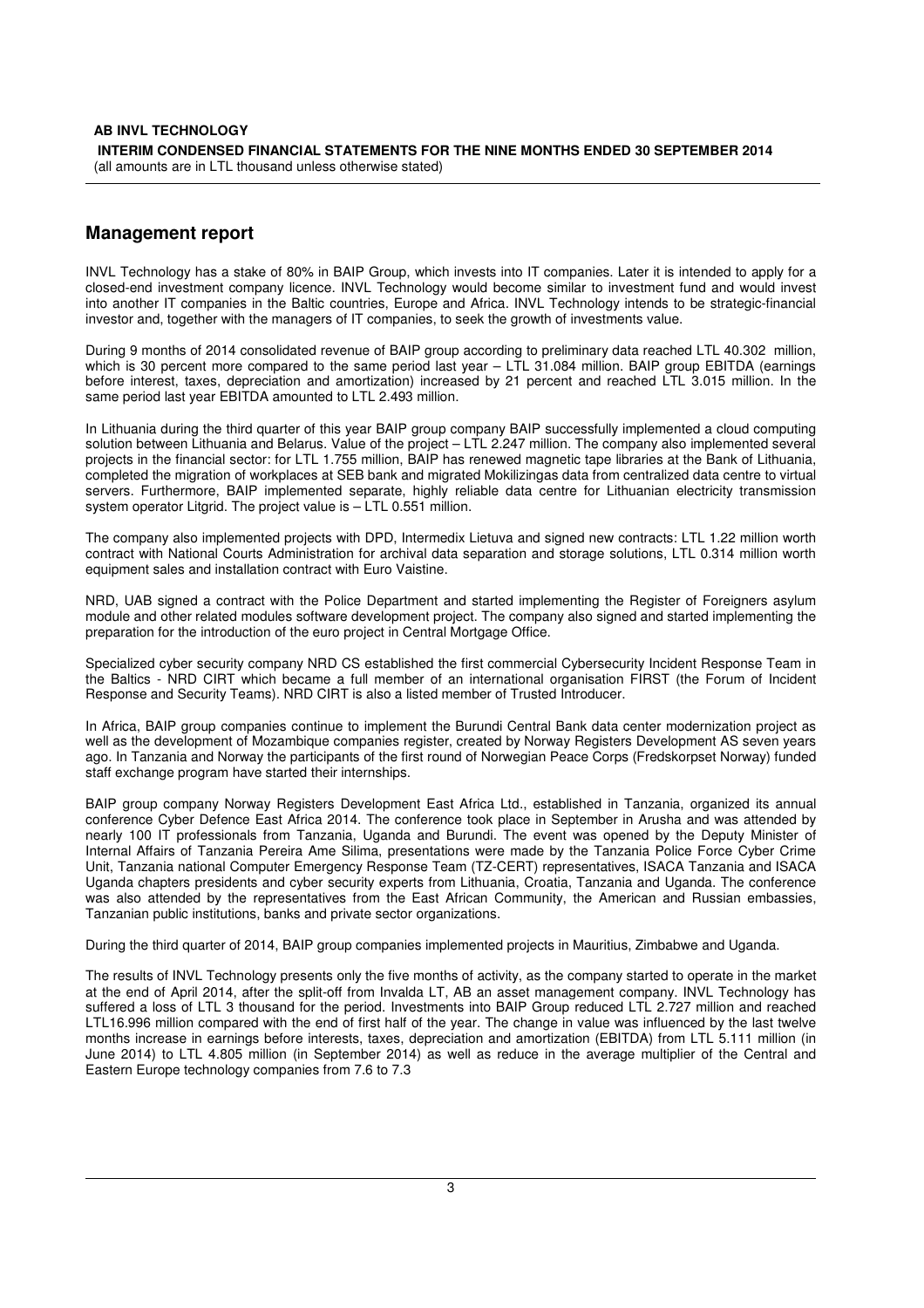# **AB INVL TECHNOLOGY**

 **INTERIM CONDENSED FINANCIAL STATEMENTS FOR THE NINE MONTHS ENDED 30 SEPTEMBER 2014**  (all amounts are in LTL thousand unless otherwise stated)

# **Interim income statement**

|                                                           |   | Nine months of<br>2014 | <b>III Quarter</b><br>2014 |
|-----------------------------------------------------------|---|------------------------|----------------------------|
|                                                           |   | Unaudited              |                            |
| <b>Income</b>                                             |   |                        |                            |
| Net change in fair value of financial assets              | 5 | 57                     | (2,728)                    |
| Other income                                              |   |                        |                            |
| <b>Total net income</b>                                   |   | 57                     | (2,728)                    |
| <b>Expenses</b>                                           |   |                        |                            |
| Employee benefits expenses                                |   | (7)                    | (4)                        |
| Exchange's, depository's and brokers' fees for securities | 6 | (42)                   | (13)                       |
| Other taxes                                               |   | (7)                    | (1)                        |
| Other expenses                                            |   | (4)                    | (4)                        |
| <b>Total operating expenses</b>                           |   | (60)                   | (22)                       |
| <b>Operating profit (loss)</b>                            |   | (3)                    | (2,750)                    |
| Finance costs                                             |   |                        |                            |
| Profit (loss) before income tax                           |   | (3)                    | (2,750)                    |
| Income tax credit (expenses)                              |   |                        |                            |
| PROFIT (LOSS) FOR THE PERIOD                              |   | (3)                    | (2,750)                    |
| Basic and diluted earnings (deficit) per share (in LTL)   |   | (0.01)                 | (4.64)                     |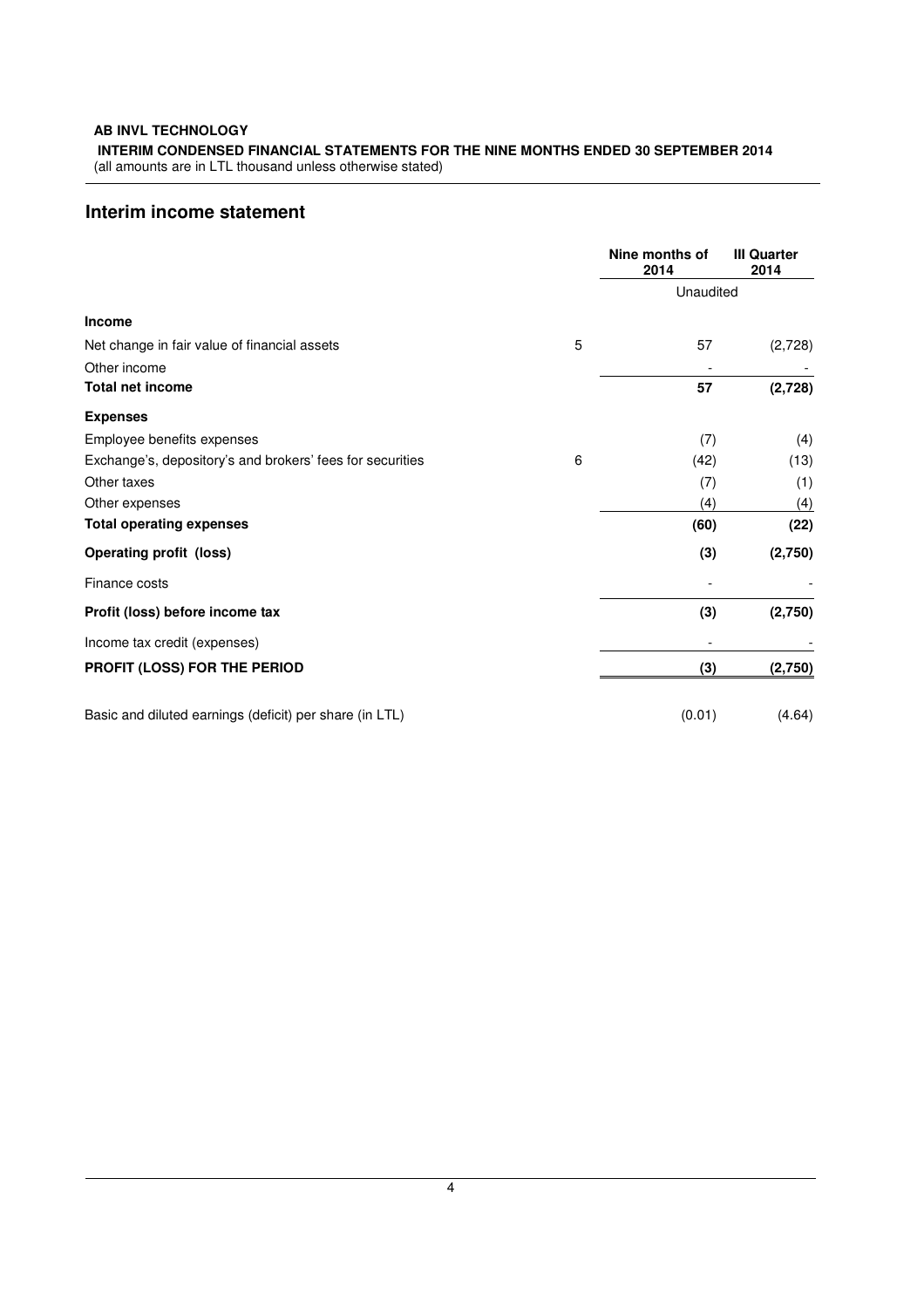# **Interim statement of comprehensive income**

|                                                                                                                     | Nine months of<br>2014 | <b>III Quarter</b><br>2014 |
|---------------------------------------------------------------------------------------------------------------------|------------------------|----------------------------|
|                                                                                                                     | Unaudited              |                            |
| Profit (loss) for the year                                                                                          | (3)                    | (2,750)                    |
| Net other comprehensive income (loss) that may be subsequently reclassified<br>to profit or loss subsequent periods |                        |                            |
| Net other comprehensive income (loss) not to be reclassified to profit or loss                                      |                        |                            |
| Other comprehensive income (loss) for the period, net of tax                                                        |                        |                            |
| TOTAL COMPREHENSIVE INCOME FOR THE PERIOD, NET OF TAX                                                               | (3)                    | (2,750)                    |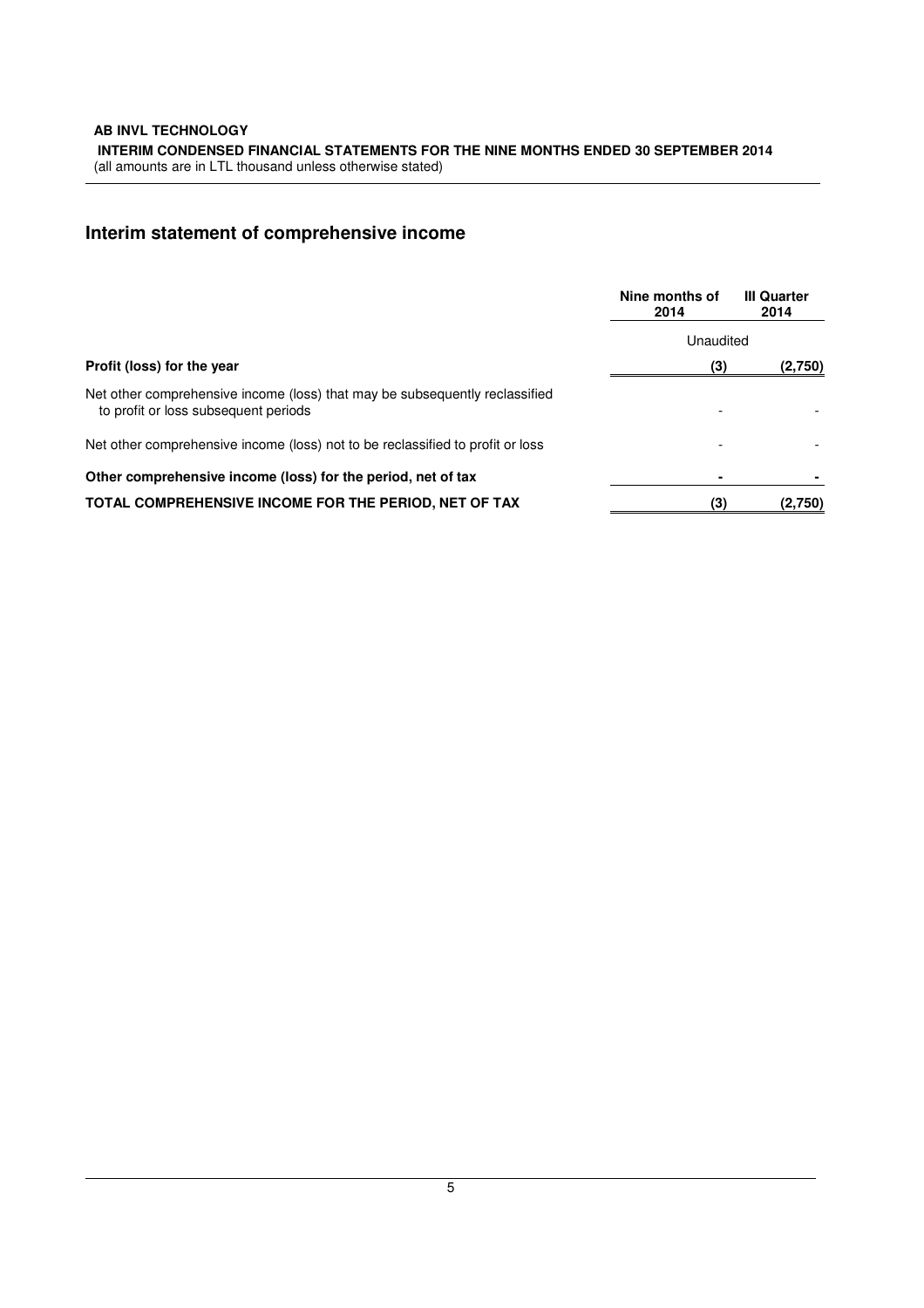**INTERIM CONDENSED FINANCIAL STATEMENTS FOR THE NINE MONTHS ENDED 30 SEPTEMBER 2014**  (all amounts are in LTL thousand unless otherwise stated)

# **Interim statement of financial position**

|                                                                       |   | As at 30 September<br>2014 |
|-----------------------------------------------------------------------|---|----------------------------|
| <b>ASSETS</b>                                                         |   | Unaudited                  |
| <b>Non-current assets</b>                                             |   |                            |
| Property, plant and equipment and intangible assets                   |   |                            |
| Financial assets at fair value through profit or loss                 | 5 | 17,004                     |
| <b>Total non-current assets</b>                                       |   | 17,004                     |
| <b>Current assets</b>                                                 |   |                            |
| Trade and other receivables                                           |   |                            |
| Cash and cash equivalents                                             |   | 112                        |
| <b>Total current assets</b>                                           |   | 112                        |
| <b>Total assets</b>                                                   |   | 17.116                     |
| <b>EQUITY AND LIABILITIES</b><br><b>Equity</b>                        |   |                            |
| Equity attributable to equity holders of the parent                   |   |                            |
| Share capital                                                         | 4 | 593                        |
| Share premium                                                         | 4 | 862                        |
| Reserves                                                              | 4 | 1,999                      |
| Retained earnings                                                     |   | 13,650                     |
| <b>Total equity</b>                                                   |   | 17,104                     |
| <b>Liabilities</b>                                                    |   |                            |
| <b>Non-current liabilities</b>                                        |   |                            |
| Deferred income tax liability                                         |   |                            |
| Other non-current liabilities<br><b>Total non-current liabilities</b> |   |                            |
|                                                                       |   |                            |
| <b>Current liabilities</b>                                            |   |                            |
| <b>Current borrowings</b><br>Trade payables                           |   | 8                          |
| Other current liabilities                                             |   | 4                          |
| <b>Total current liabilities</b>                                      |   | 12                         |
| <b>Total liabilities</b>                                              |   | 12                         |
| <b>Total equity and liabilities</b>                                   |   | 17.116                     |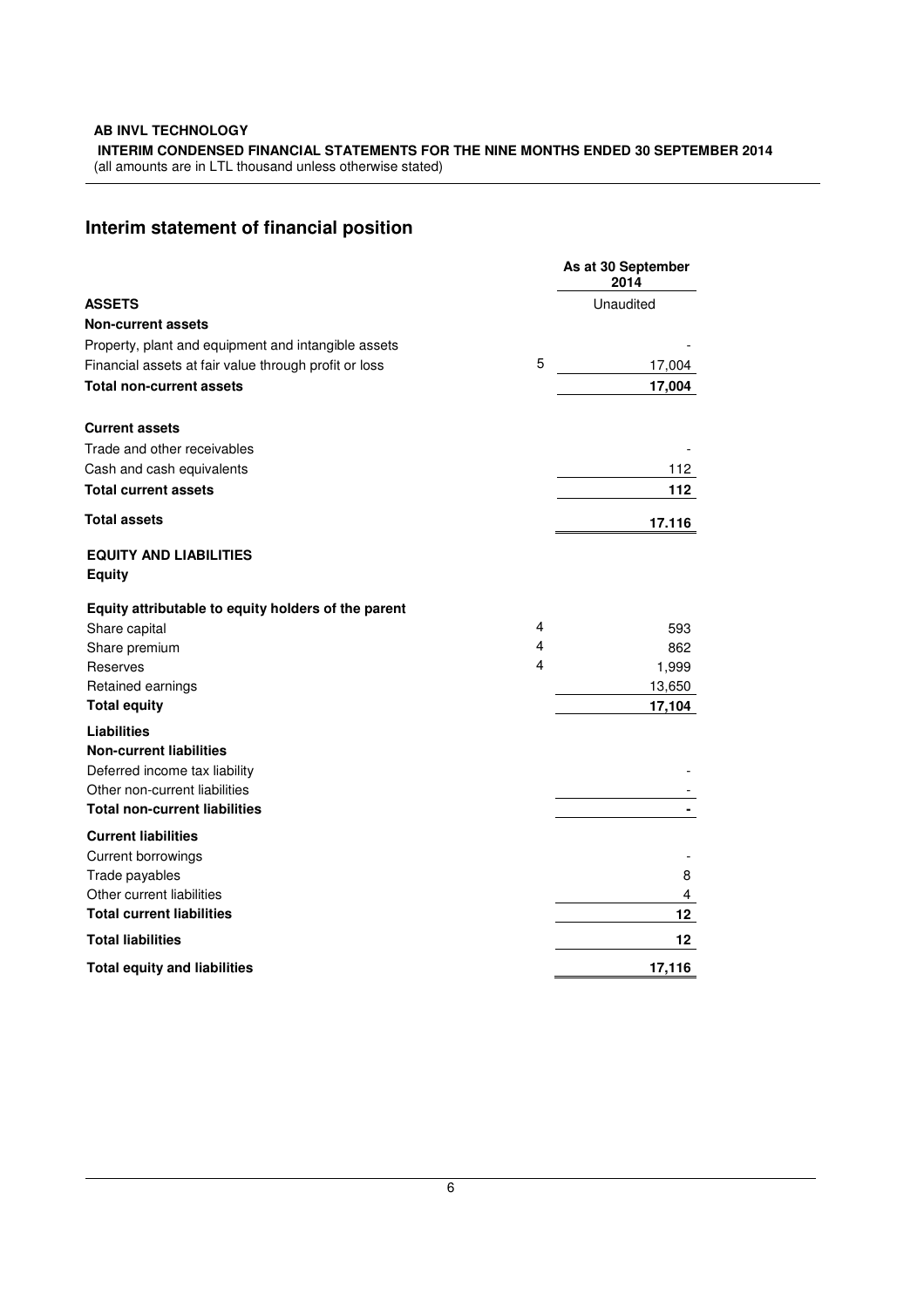# **AB INVL TECHNOLOGY INTERIM CONDENSED FINANCIAL STATEMENTS FOR THE NINE MONTHS ENDED 30 SEPTEMBER 2014**

(all amounts are in LTL thousand unless otherwise stated)

# **Statement of changes in equity**

|                                                                  |               |                          |                          |                          | <b>Reserves</b>                      |                                                   |        |  |
|------------------------------------------------------------------|---------------|--------------------------|--------------------------|--------------------------|--------------------------------------|---------------------------------------------------|--------|--|
| The Company                                                      | Share capital | Own shares               | Share premium            | Legal reserve            | Reserve of purchase of<br>own shares | <b>Retained earnings</b><br>(accumulated deficit) | Total  |  |
| Balance as at 29 April 2014                                      | 593           |                          | 862                      | 81                       | 1,918                                | 13,653                                            | 17,107 |  |
| Profit (loss) for the nine months of 2014                        |               | ۰                        | $\overline{\phantom{a}}$ | $\overline{\phantom{a}}$ | ۰                                    | (3)                                               | (3)    |  |
| Other comprehensive income (loss) for the<br>nine months of 2014 |               |                          |                          |                          |                                      |                                                   |        |  |
| Total comprehensive income (loss) for the<br>nine months of 2014 |               | -                        |                          |                          |                                      | (3)                                               | (3)    |  |
| Changes in reserves                                              |               | $\overline{\phantom{a}}$ |                          |                          | $\overline{\phantom{a}}$             |                                                   |        |  |
| Balance as at 30 September 2014<br>(unaudited)                   | 593           | $\blacksquare$           | 862                      | 81                       | 1,918                                | 13,650                                            | 17,104 |  |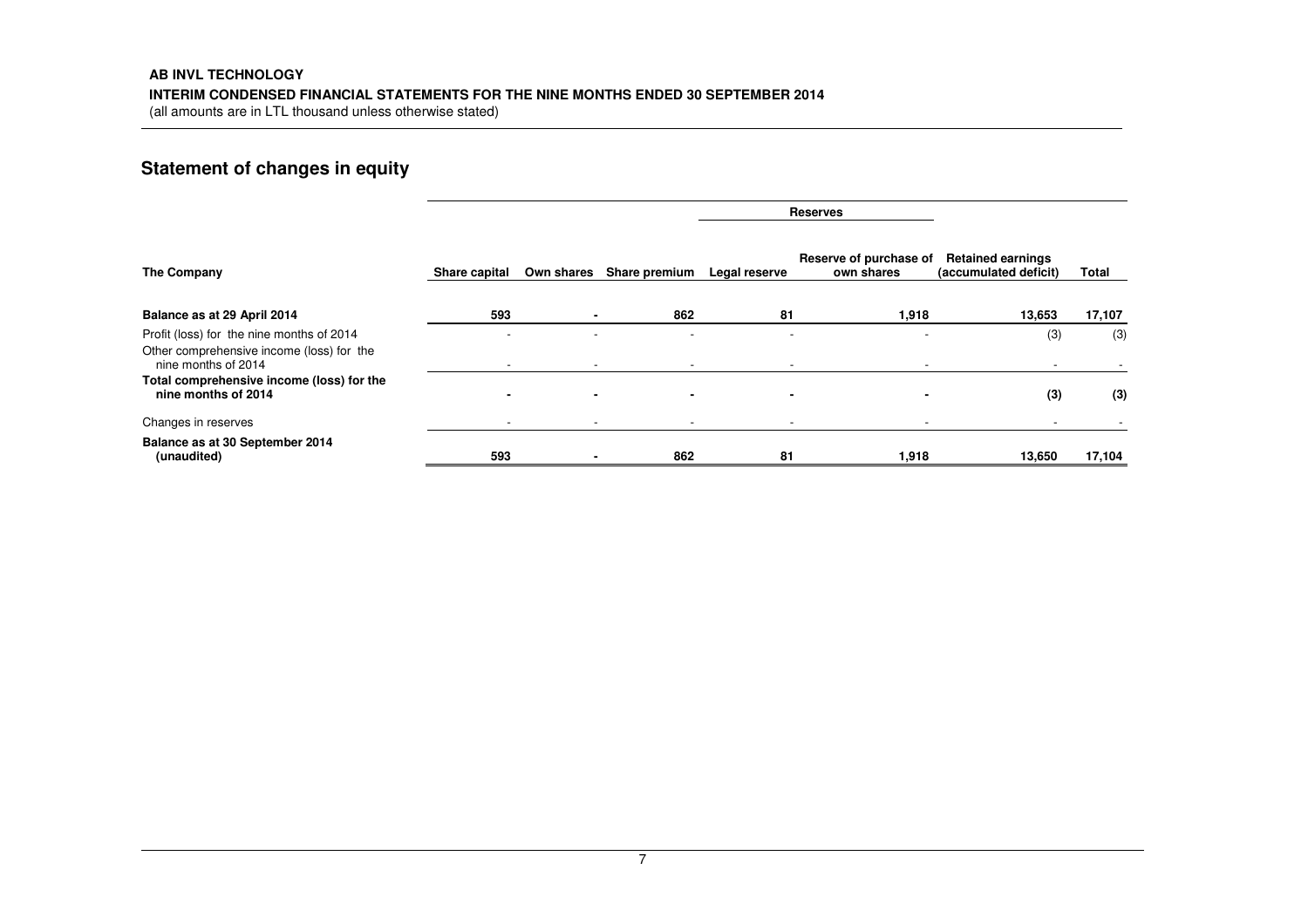**INTERIM CONDENSED FINANCIAL STATEMENTS FOR THE NINE MONTHS ENDED 30 SEPTEMBER 2014**  (all amounts are in LTL thousand unless otherwise stated)

# **Statement of cash flows**

|                                                                                                              |   | Nine months of<br>2014 |
|--------------------------------------------------------------------------------------------------------------|---|------------------------|
|                                                                                                              |   | Unaudited              |
| Cash flows from (to) operating activities                                                                    |   |                        |
| Net profit (loss) for the period                                                                             |   | (3)                    |
| Adjustments for non-cash items and non-operating activities:<br>Net change in fair value of financial assets | 5 | (57)                   |
| Interest (income)                                                                                            |   |                        |
| Interest expenses                                                                                            |   |                        |
| Deferred taxes                                                                                               |   |                        |
| Current income tax expenses                                                                                  |   |                        |
| <b>Changes in working capital:</b>                                                                           |   | (60)                   |
|                                                                                                              |   |                        |
| Decrease (increase) in trade and other receivables                                                           |   |                        |
| (Decrease) increase in trade payables                                                                        |   | 8                      |
| (Decrease) increase in other current liabilities                                                             |   | 4                      |
| Cash flows (to) from operating activities                                                                    |   | (48)                   |
| Income tax (paid)                                                                                            |   |                        |
| Net cash flows (to) from operating activities                                                                |   | (48)                   |
| Cash flows from (to) investing activities                                                                    |   |                        |
| Loans (granted)                                                                                              |   |                        |
| Repayment of granted loans                                                                                   |   | 414                    |
| Interest received                                                                                            |   |                        |
| Net cash flows (to) investing activities                                                                     |   | 414                    |
| Cash flows from (to) financing activities                                                                    |   |                        |
| Cash flows related to owners                                                                                 |   |                        |
| (Acquisition) of own shares                                                                                  |   |                        |
| Dividends (paid)                                                                                             |   |                        |
| Cash flows related to other sources of financing                                                             |   |                        |
| Cash received according to split-off terms                                                                   | 4 | 154                    |
| Proceeds from loans                                                                                          |   |                        |
| (Repayment) of loans                                                                                         |   | (408)                  |
| Interest (paid)                                                                                              |   |                        |
|                                                                                                              |   | (254)                  |
| Net cash flows (to) from financial activities                                                                |   | (254)                  |
| Impact of currency exchange on cash and cash equivalents                                                     |   |                        |
| Net (decrease) increase in cash and cash equivalents                                                         |   | 112                    |
| Cash and cash equivalents at the beginning of the period                                                     | 4 |                        |
| Cash and cash equivalents at the end of the period                                                           |   | 112                    |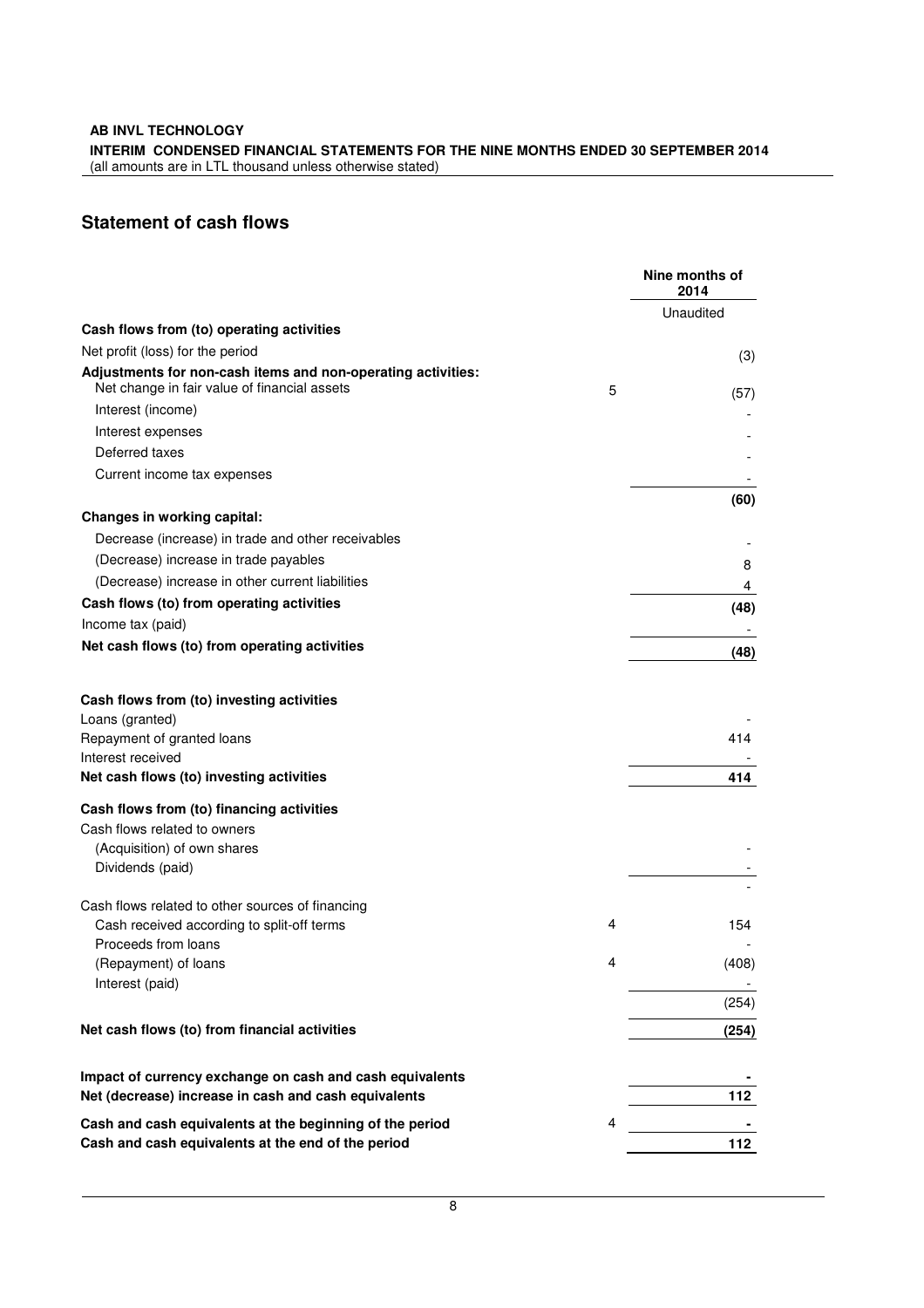# **Notes to the interim condensed financial statements**

## **1 General information**

AB INVL Technology (hereinafter the Company) is a joint stock company registered in the Republic of Lithuania. It was established on 29 April 2014, following the split-off of 2.60 % assets, equity and liabilities from AB Invalda LT (code 121304349). A group of specialized information technologies (IT) entities was transferred to the Company (hereinafter the split-off). More details about the split-off are disclosed in Note 4.

The registration address is as follows: Kalvarijų str. 11A-20, Vilnius, Lithuania.

The address of the office is as follows: Šeimyniškių str. 1A, Vilnius, Lithuania.

These financial statements cover the interim financial period of the Company, starting from the Company's establishment date 29 April 2014 and ending on 30 September 2014.

The Company has a stake of 80% in UAB BAIP grupė, which invests into IT companies, and a stake of 100% in dormant UAB Inventio. BAIP Group is a group of specialized entities, working in the field of IT and legal informatics, and specialises in the field of business climate improvement reforms, integrated national information system design, critical IT infrastructure resilience, national cyber security and cyber defence. Currently BAIP group has companies in Lithuania, Norway and Tanzania and has implemented projects in more than 50 countries around the world.

The Company intends to be strategic-financial investor and, together with the managers of IT companies, to seek the growth of investments value through mergers, development and sale of businesses.

The Company's share capital is divided into 592,730 ordinary registered shares with the nominal value of LTL 1 each. All the shares of the Company were fully paid. Subsidiaries did not hold any shares of the Company. As at 30 September 2014 the shareholders of the Company were (by votes)\*:

|                           | <b>Number of votes</b> |            |  |
|---------------------------|------------------------|------------|--|
|                           | held                   | Percentage |  |
|                           |                        |            |  |
| UAB LJB Investments       | 180.419                | 30.44      |  |
| Mrs. Irena Ona Mišeikiene | 171,307                | 28.90      |  |
| AB Invalda LT             | 73.751                 | 12.44      |  |
| UAB Lucrum Investicija    | 60.159                 | 10.15      |  |
| Mr. Alvydas Banys         | 45.500                 | 7.68       |  |
| Ms. Indrė Mišeikytė       | 11,832                 | 2.00       |  |
| Other minor shareholders  | 49.762                 | 8.39       |  |
| Total                     | 592,730                | 100.00%    |  |

\* Some shareholders have sold part of their shares under repo agreement (so did not hold the legal ownership title of shares), but they retained the voting rights of transferred shares.

The Company's shares are traded on the Baltic Secondary List of NASDAQ OMX Vilnius from 4 June 2014.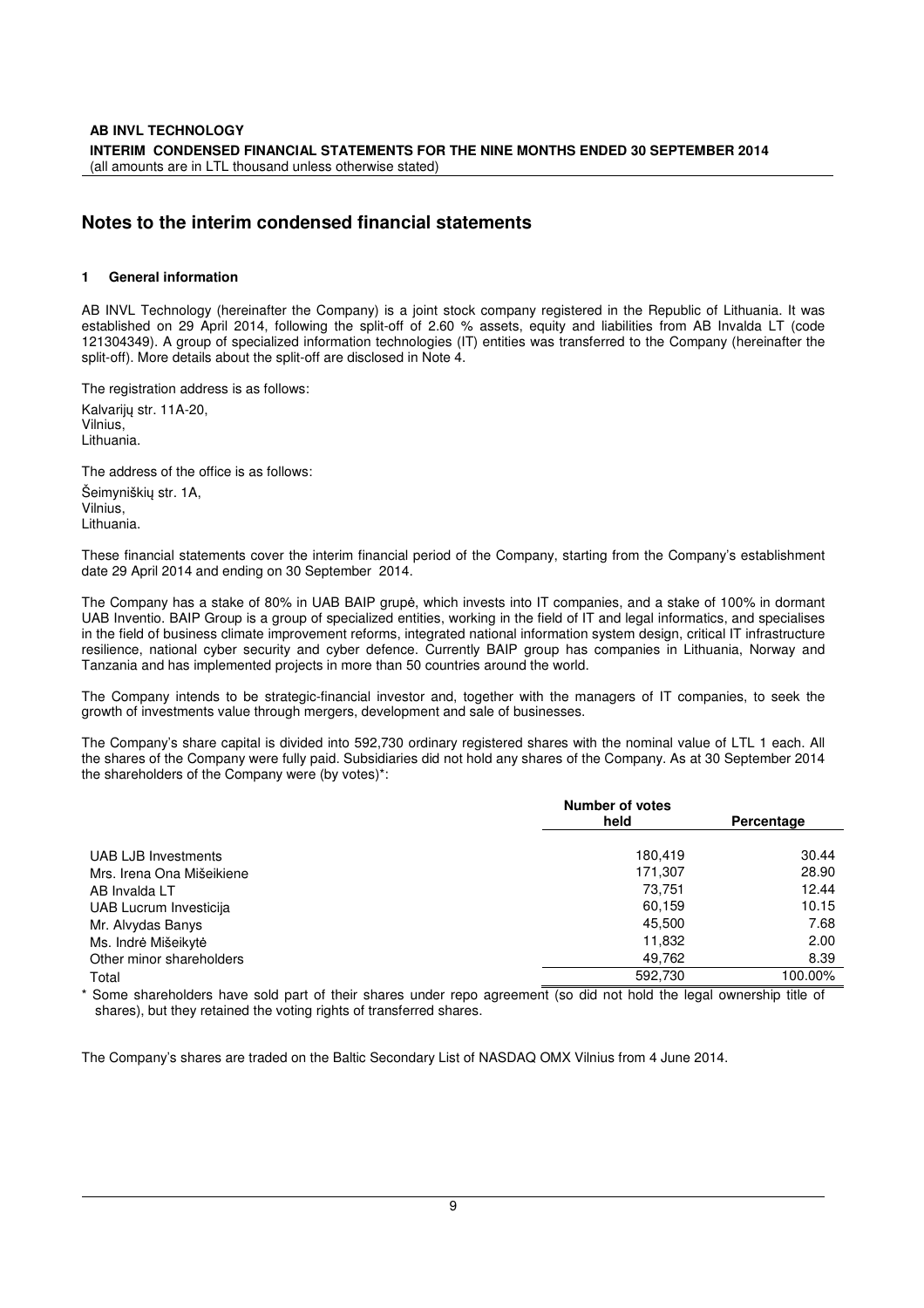The principal accounting policies applied in preparing the Company's financial statements for the nine months ended 30 September 2014 are as follows:

#### **2.1. Basis of preparation**

The interim condensed financial statements for the nine months ended 30 September 2014 have been prepared in accordance with IAS 34 Interim Financial Reporting.

The Company has been deemed to meet the definition of an investment entity as per IFRS 10. The Company does not consolidate its subsidiaries, nor prepares the consolidated financial statements.

These financial statements have been prepared on a historical cost basis, except for financial assets at fair value through profit or loss that have been measured at fair value. The financial statements are presented in thousands of Litas (LTL) and all values are rounded to the nearest thousand except when otherwise indicated.

The preparation of financial statements in conformity with IFRS requires the use of certain critical accounting estimates. It also requires the management to exercise its judgement in the process of applying the Company's accounting policies. The areas involving a higher degree of judgement or complexity, or areas where assumptions and estimates are significant to the financial statements are disclosed in Note 3. Although these estimates are based on management's best knowledge of current circumstances, events or actions, actual results may ultimately differ from these estimates.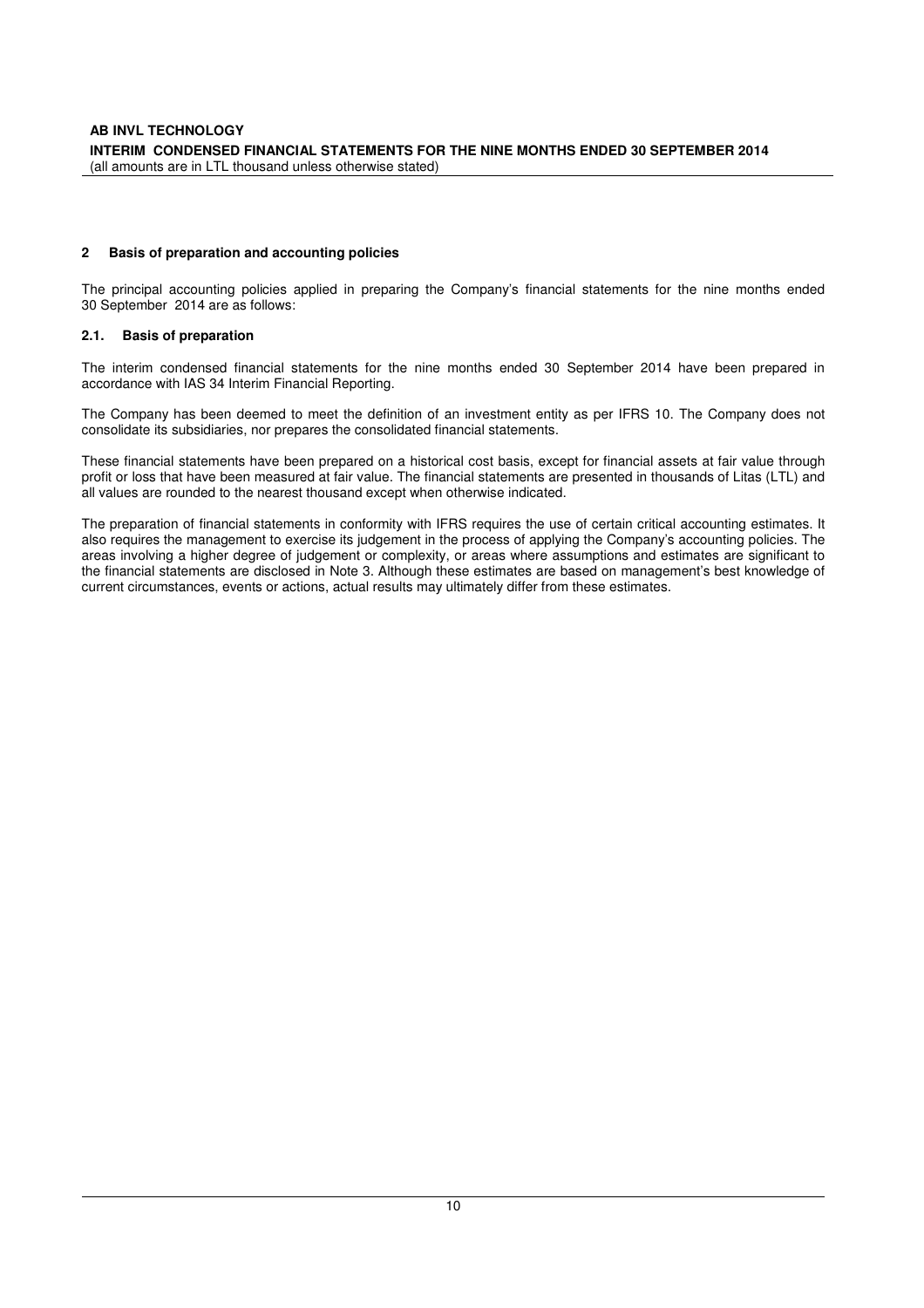Adoption of new Standards and Interpretations, which are mandatory from 1 January 2014, is noted below.

#### IFRS 10 Consolidated Financial Statements

IFRS 10 replaces all of the guidance on control and consolidation in IAS 27 Consolidated and separate financial statements and SIC-12 Consolidation - special purpose entities. IFRS 10 changes the definition of control so that the same criteria are applied to all entities to determine control. This definition is supported by extensive application guidance. This standard had no impact on the financial statements since the Company meets the definition of an investment entity and it does not prepare the consolidated financial statements. Investments in subsidiaries are carried at fair value through profit or loss.

#### IFRS 11 Joint Arrangements

IFRS 11 replaces IAS 31 Interests in Joint Ventures and SIC-13 Jointly Controlled Entities—Non-Monetary Contributions by Ventures. Changes in the definitions have reduced the number of types of joint arrangements to two: joint operations and joint ventures. The existing policy choice of proportionate consolidation for jointly controlled entities has been eliminated. Equity accounting is mandatory for participants in joint ventures. This standard had no impact on the financial statements since the Company meets the definition of an investment entity and it does not prepare the consolidated financial statements.

#### IFRS 12 Disclosure of Interest in Other Entities

IFRS 12 applies to entities that have an interest in a subsidiary, a joint arrangement, an associate or an unconsolidated structured entity. IFRS 12 sets out the required disclosures for entities reporting under the two new standards: IFRS 10, Consolidated financial statements, and IFRS 11, Joint arrangements, and replaces the disclosure requirements currently found in IAS 28, Investments in associates. IFRS 12 requires entities to disclose information that helps financial statement readers to evaluate the nature, risks and financial effects associated with the entity's interests in subsidiaries, associates, joint arrangements and unconsolidated structured entities. To meet these objectives, the new standard requires disclosures in a number of areas, including significant judgments and assumptions made in determining whether an entity controls, jointly controls, or significantly influences its interests in other entities, extended disclosures on share of non-controlling interests in group activities and cash flows, summarised financial information of subsidiaries with material non-controlling interests, and detailed disclosures of interests in unconsolidated structured entities. None of these disclosure requirements are applicable for interim condensed consolidated financial statements. Accordingly, the Company has not made such disclosures.

#### IAS 27 Separate Financial Statements

IAS 27 was changed and its objective is now to prescribe the accounting and disclosure requirements for investments in subsidiaries, joint ventures and associates when an entity prepares separate financial statements. The guidance on control and consolidated financial statements was replaced by IFRS 10 Consolidated Financial Statements. The amendment had no impact on the Company's financial statements for nine months ended 30 September of 2014.

#### IAS 28 Investments in Associates and Joint Ventures

The amendment of IAS 28 resulted from the Board's project on joint ventures. When discussing that project, the Board decided to incorporate the accounting for joint ventures using the equity method into IAS 28 because this method is applicable to both joint ventures and associates. With this exception, other guidance remained unchanged. The amendment had no impact on the Company's financial statements for nine months ended 30 September of 2014.

#### Amendments to IAS 32 Financial Instruments: Presentation - Offsetting Financial Assets and Financial Liabilities

The amendment added application guidance to IAS 32 to address inconsistencies identified in applying some of the offsetting criteria. This includes clarifying the meaning of 'currently has a legally enforceable right of set-off' and that some gross settlement systems may be considered equivalent to net settlement. The amendment had no impact on the Company's financial statements for nine months ended 30 September of 2014.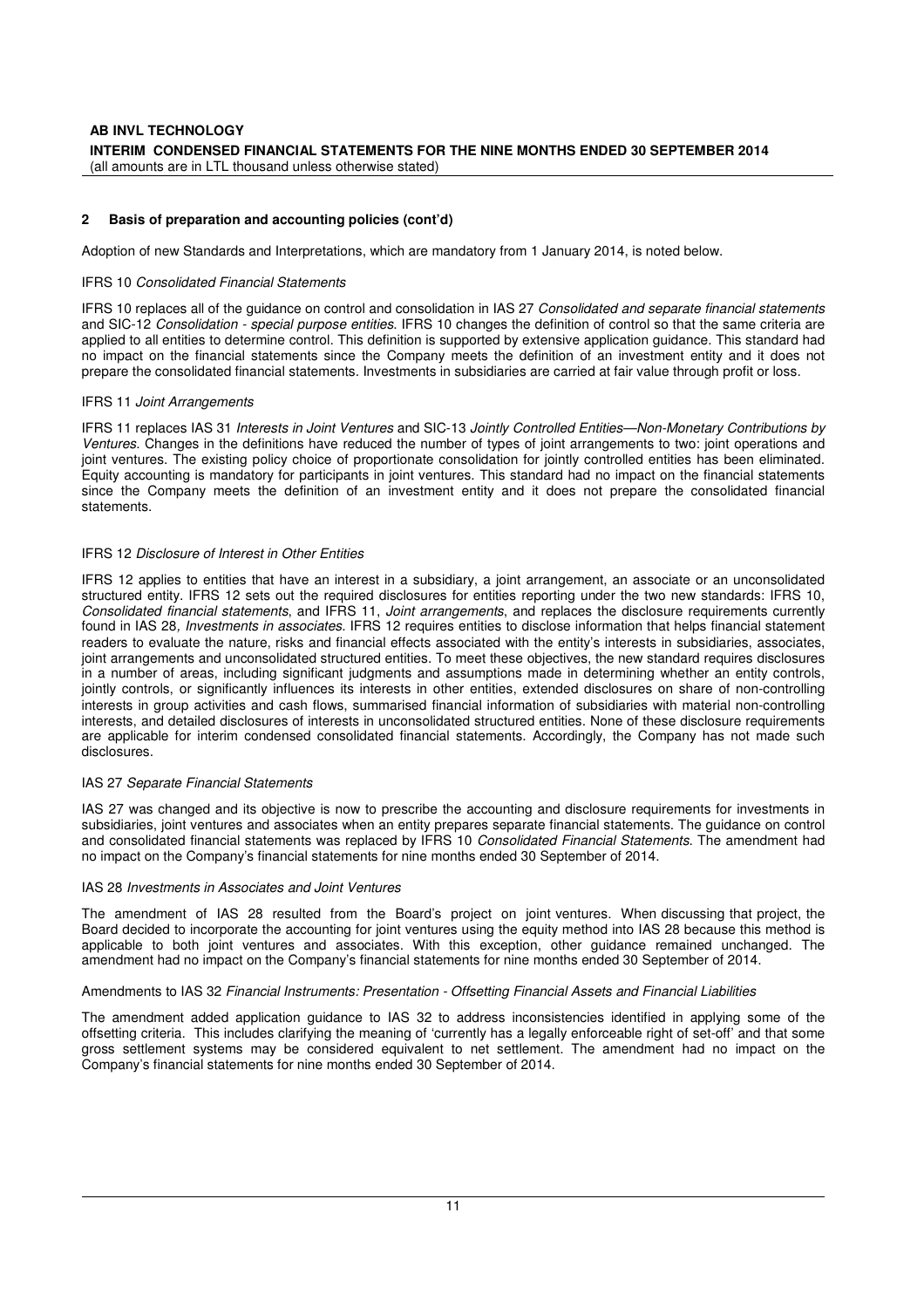#### Transition Guidance Amendments to IFRS 10, IFRS 11 and IFRS 12

The amendments clarify the transition guidance in IFRS 10 Consolidated Financial Statements. Entities adopting IFRS 10 should assess control at the first day of the annual period in which IFRS 10 is adopted, and if the consolidation conclusion under IFRS 10 differs from IAS 27 and SIC 12, the immediately preceding comparative period (that is, year 2013 for a calendar year-end entity that adopts IFRS 10 in 2014) is restated, unless impracticable. The amendments also provide additional transition relief in IFRS 10, IFRS 11, Joint Arrangements, and IFRS 12, Disclosure of Interests in Other Entities, by limiting the requirement to provide adjusted comparative information only for the immediately preceding comparative period. Further, the amendments will remove the requirement to present comparative information for disclosures related to unconsolidated structured entities for periods before IFRS 12 is first applied. The amendment had no impact on the Company's financial statements for nine months ended 30 September of 2014.

#### Amendments to IFRS 10, IFRS 12 and IAS 27 - Investment entities

The amendment introduced a definition of an investment entity as an entity that (i) obtains funds from investors for the purpose of providing them with investment management services, (ii) commits to its investors that its business purpose is to invest funds solely for capital appreciation or investment income and (iii) measures and evaluates its investments on a fair value basis. An investment entity will be required to account for its subsidiaries at fair value through profit or loss, and to consolidate only those subsidiaries that provide services that are related to the entity's investment activities. IFRS 12 was amended to introduce new disclosures, including any significant judgements made in determining whether an entity is an investment entity and information about financial or other support to an unconsolidated subsidiary, whether intended or already provided to the subsidiary. This amendment had significant impact on the financial statements since the Company meets the definition of an investment entity and it does not prepare the consolidated financial statements.

#### Amendments to IAS 39 - Novation of Derivatives and Continuation of Hedge Accounting

The amendments will allow hedge accounting to continue in a situation where a derivative, which has been designated as a hedging instrument, is novated (i.e parties have agreed to replace their original counterparty with a new one) to effect clearing with a central counterparty as a result of laws or regulation, if specific conditions are met. The amendments are not relevant to the Company currently, because it has not recognised any hedging instrument.

#### **2.2. Investment entity and consolidated financial statements**

#### Investment entity

The Company has multiple unrelated investors and holds multiple investments. Ownership interests in the Company are in the form of equity securities issued by the Company – ordinary registered shares. In the management's opinion, the Company meets the definition of an investment entity as the following conditions exist:

- (i) The Company obtains funds from investors for the purpose of providing them with investment management services.
- (ii) The Company commits to investors that its business purpose in to invest funds solely for capital appreciation, investment income, or both. And
- (iii) The management measures and evaluates its investments and makes investment decisions on a fair value as a key criterion.

#### Subsidiaries

The Company has no subsidiaries other than those determined to be controlled subsidiary investments. Controlled subsidiary investments are measured at fair value through profit or loss and not consolidated, in accordance with IFRS 10. The fair value of controlled subsidiary investments is determined on a consistent basis to all other investments measured at fair value through profit or loss, and as described in the Fair Value estimation notes below.

Where the Company is deemed to control an underlying portfolio company, whereby the control is exercised via voting rights or indirectly through the ability to direct the relevant activities in return for access to a significant portion of the variable gains and losses derived from those relevant activities, the underlying portfolio company and its results are also not consolidated and are instead reflected at fair value through profit or loss.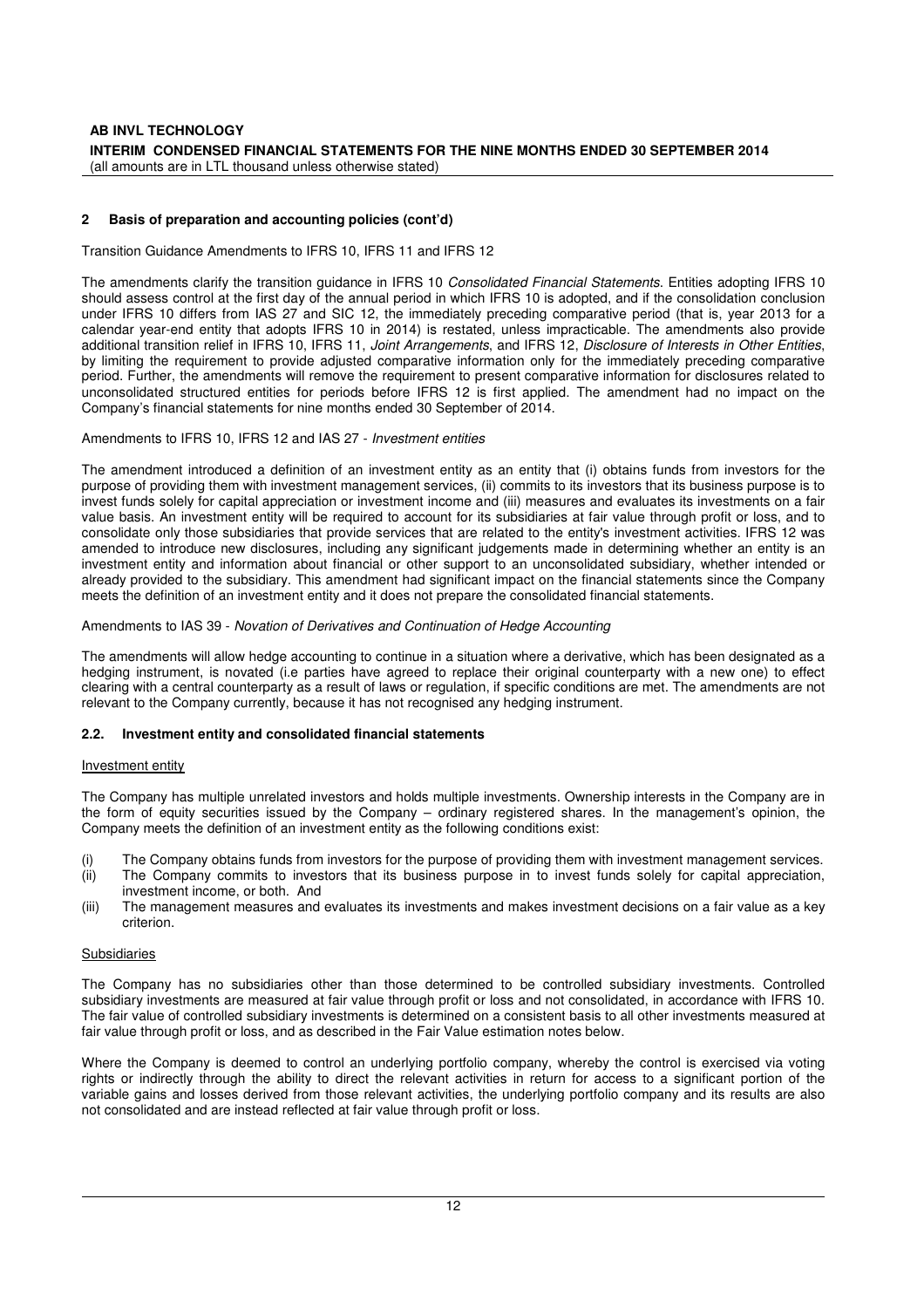#### **2.3. Functional and presentation currency**

The financial statements are prepared in local currency of the Republic of Lithuania, Litas (LTL), and presented in LTL thousand. Litas is the Company's functional and presentation currency. Starting from 2 February 2002 Lithuanian Litas is pegged to euro at the rate of 3.4528 Litas for 1 euro. The exchange rates in relation to other currencies are set daily by the Bank of Lithuania.

As these financial statements are presented in LTL thousand, individual amounts were rounded. Due to the rounding, totals in the tables may not add up.

### **2.4. Impairment of non-financial assets**

The Company assesses at each reporting date whether there is an indication that an asset may be impaired. If any such indication exists, or when annual impairment testing for an asset is required, the Company makes an estimate of the asset's recoverable amount. An asset's recoverable amount is the higher of an asset's or cash generating unit's fair value less costs to sell and its value in use and is determined for an individual asset, unless the asset does not generate cash inflows that are largely independent of those from other assets or groups of assets. Where the carrying amount of an asset exceeds its recoverable amount, the asset is considered impaired and is written down to its recoverable amount. In assessing value in use, the estimated future cash flows are discounted to their present value using a pre-tax discount rate that reflects current market assessments of the time value of money and the risks specific to the asset. In determining fair value less costs to sell, an appropriate valuation model is used. These calculations are corroborated by valuation multiples, quoted share prices for publicly traded subsidiaries or other available fair value indicators.

Impairment losses of continuing operations are recognised in the income statement within "impairment, write-down and provisions".

For assets excluding goodwill, an assessment is made at each reporting date as to whether there is any indication that previously recognised impairment losses may no longer exist or may have decreased. If such indication exists, the Company makes an estimate of recoverable amount. A previously recognised impairment loss is reversed only if there has been a change in the estimates used to determine the asset's recoverable amount since the last impairment loss was recognised. If that is the case the carrying amount of the asset is increased to its recoverable amount. That increased amount cannot exceed the carrying amount that would have been determined, net of depreciation, had no impairment loss been recognised for the asset in prior years. Such reversal is recognised in the income statement. Impairment losses recognised in relation to goodwill are not reversed for subsequent increases in its recoverable amount.

#### **2.5. Fair value estimation**

The fair value of investments traded in active markets is based on quoted market prices at the close of trading, which is the date closest to the reporting date. The fair value of investments that are not traded in active markets is determined by using valuation techniques. Such valuation techniques may include the most recent transactions in the market, the market price for similar transactions, discounted cash flow analysis or any other valuation models.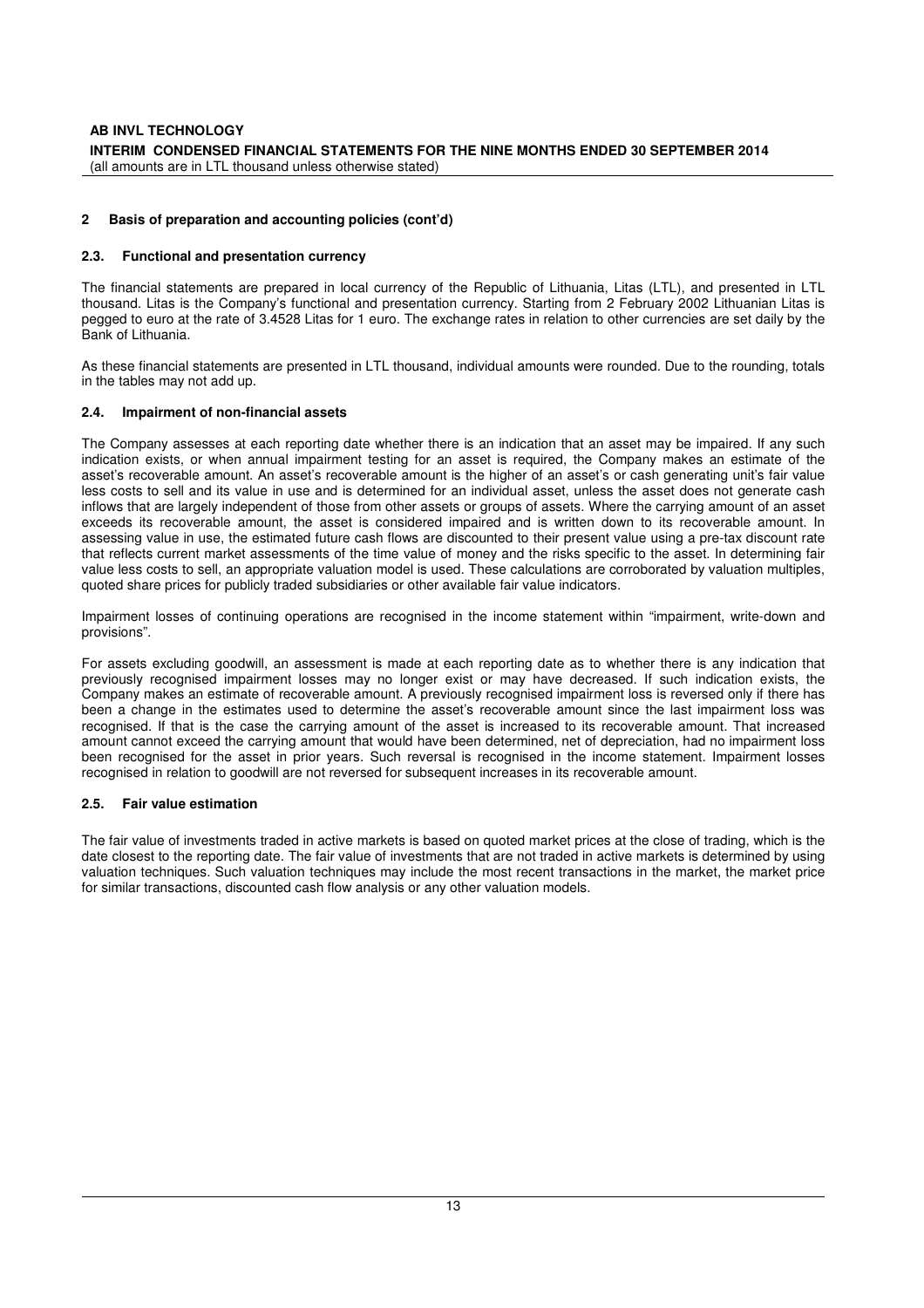#### **2.6. Financial assets**

Financial assets within the scope of IAS 39 are classified as either financial assets at fair value through profit or loss, loans and receivables, held to maturity investments, available-for-sale financial assets, or as derivatives designated as hedging instruments in an effective hedge, as appropriate. The classification depends on the purpose for which the financial assets were acquired. When financial assets are recognised initially, they are measured at fair value, plus, in the case of financial asset or financial liability not at fair value through profit or loss, directly attributable transaction costs.

The Company determines the classification of its financial assets at initial recognition.

All regular way purchases and sales of financial assets are recognised on the settlement date. Regular way purchases or sales are purchases or sales of financial assets that require delivery of assets within the period generally established by regulation or convention in the marketplace.

#### Financial assets at fair value through profit or loss

The Company classifies its investments in debt and equity securities, and derivatives, as financial assets or financial liabilities at fair value through profit or loss.

This category has two sub-categories: financial assets or financial liabilities held for trading and those designated at fair value through profit or loss at inception.

- (i) Financial assets are classified as held for trading if they are acquired for the purpose of selling in the near term. Derivatives, including separable embedded derivatives are also classified as held for trading unless they are designated as effective hedging instruments or financial guarantee contracts.
- (ii) Financial assets designated at fair value through profit or loss at inception are financial instruments that are not classified as held for trading but are managed, and their performance is evaluated on a fair value basis in accordance with the Company's documented investment strategy. The Company's policy requires the Management Board to evaluate the information about these financial assets and liabilities on a fair value basis together with other related financial information. This sub-category includes subsidiaries that are part of the Company's investment portfolio.

Gains or losses on financial assets at fair value through profit or loss are recognized in profit and loss within "Net change in fair value of financial assets". Interest on debt securities at fair value through profit or loss is recognized within "interest income" based on the effective interest rate. Dividends earned on investments are recognised in the income statement as "dividend income" when the right of payment has been established. Assets in this category are classified as current assets if expected to be settled within 12 months; otherwise, they are classified as non-current.

#### Loans and receivables

Loans and receivables are non-derivative financial assets with fixed or determinable payments that are not quoted in an active market. After initial measurement loans and receivables are subsequently carried at amortised cost using the effective interest method less any allowance for impairment. Amortised cost is calculated taking into account any discount or premium on acquisition and includes fees that are an integral part of the effective interest rate and transaction costs. Gains and losses are recognised in the income statement when the loans and receivables are derecognised or impaired, as well as through amortisation process. They are included in current assets, except for maturities greater than 12 months after the end of the reporting period. These are classified as non-current assets. The Company's loans and receivables comprise 'loans granted', 'trade and other receivables', 'cash and cash equivalents' in the statement of financial position.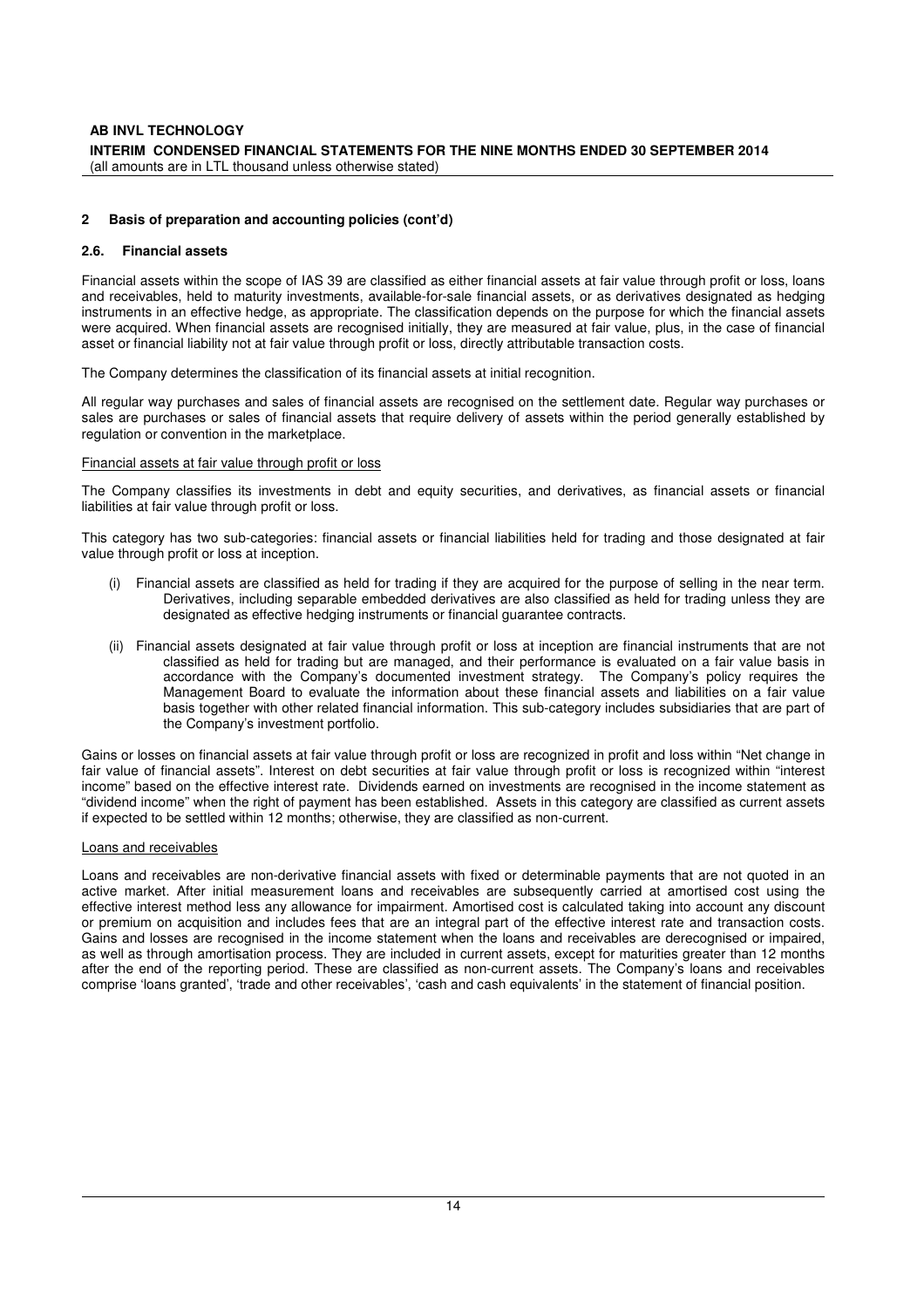#### **2.7. Impairment of financial assets**

#### Assets carried at amortised cost

The Company assesses at each reporting date whether is any objective evidence that a financial asset or group of financial assets is impaired. A financial asset or a group of financial assets is impaired and impairment losses are incurred only if there is objective evidence of impairment as a result of one or more events that occurred after the initial recognition of the asset (a 'loss event') and that loss event (or events) has an impact on the estimated future cash flows of the financial asset or group of financial assets that can be reliably estimated.

The criteria that the Company uses to determine that there is objective evidence of an impairment loss include:

- − Significant financial difficulty of the issuer or obligor;
- − A breach of contract, such as a default or delinquency in interest or principal payments;
- − The group, for economic or legal reasons relating to the borrower's financial difficulty, granting to the borrower a concession that the lender would not otherwise consider;
- − It becomes probable that the borrower will enter bankruptcy or other financial reorganisation;
- − The disappearance of an active market for that financial asset because of financial difficulties; or
- − Observable data indicating that there is a measurable decrease in the estimated future cash flows from a portfolio of financial assets since the initial recognition of those assets, although the decrease cannot yet be identified with the individual financial assets in the portfolio, including:
	- (i) Adverse changes in the payment status of borrowers in the portfolio; and
	- (ii) National or local economic conditions that correlate with defaults on the assets in the portfolio.

The Company first assesses whether objective evidence of impairment exists.

If there is objective evidence that an impairment loss on loans and receivables carried at amortised cost has been incurred, the amount of the loss is measured as the difference between the asset's carrying amount and the present value of estimated future cash flows (excluding future expected credit losses that have not been incurred) discounted at the financial asset's original effective interest rate (i.e. the effective interest rate computed at initial recognition). If a loan or held-tomaturity investment has a variable interest rate, the discount rate for measuring any impairment loss is the current effective interest rate determined under the contract. The carrying amount of the asset is reduced through use of an allowance account.

The Company assesses whether objective evidence of impairment exists individually for financial assets. When financial asset is assessed as uncollectible and all collateral has been realised or has been transferred to the Company the impaired asset is derecognised. The objective evidence for that is insolvency proceedings against the debtor is initiated and the debtor has not enough assets to pay to creditors, the debtor could not be found.

If, in a subsequent period, the amount of the impairment loss decreases and the decrease can be related objectively to an event occurring after the impairment was recognised, the previously recognised impairment loss is reversed. Any subsequent reversal of an impairment loss is recognised in profit or loss within "impairment, write-down, allowances and provisions", to the extent that the carrying value of the asset does not exceed its amortised cost at the reversal date.

In relation to trade receivables, a provision for impairment is made when there is objective evidence (such as the probability of insolvency or significant financial difficulties of the debtor) that the Company will not be able to collect all of the amounts due under the original terms of the invoice. The carrying amount of the receivable is reduced through use of an allowance account. Impaired debts are derecognised when they are assessed as uncollectible.

#### **2.8. Cash and cash equivalents**

Cash and cash equivalents in the statement of financial position comprise cash at banks and on hand and short-term deposits with an original maturity of three months or less.

For the purpose of the cash flow statement, cash and cash equivalents comprise cash on hand and in current bank account as well as deposit in bank with an original maturity of three months or less.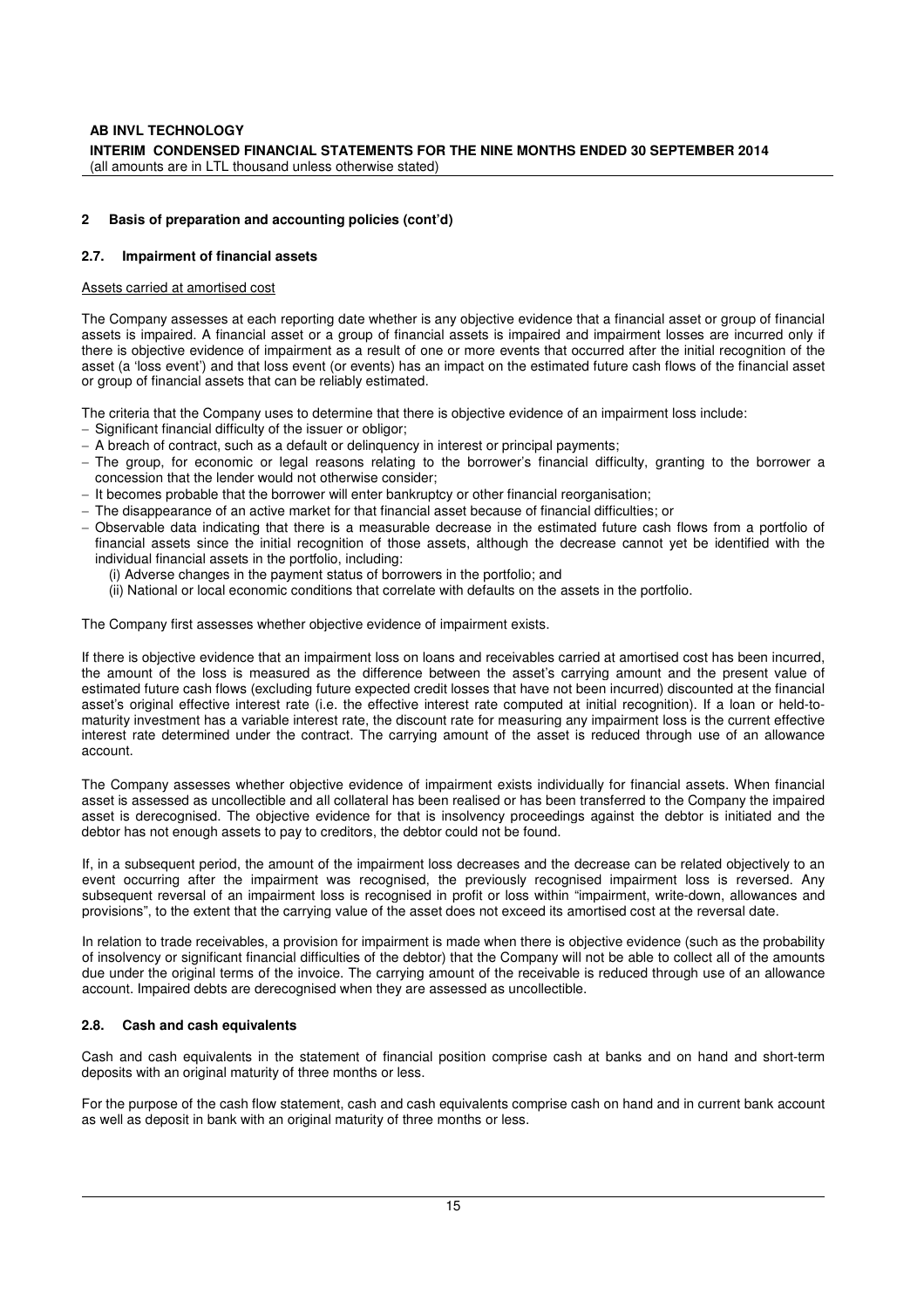#### **2.9. Financial liabilities**

Financial liabilities within the scope of IAS 39 are classified as financial liabilities at fair value through profit or loss, loans and borrowings, or as derivatives designated as hedging instruments in an effective hedge, as appropriate. The Company determines the classification of its financial liabilities at initial recognition.

All financial liabilities are recognised initially at fair value and in the case of loans and borrowings, plus directly attributable transaction costs.

The measurement of financial liabilities depends on their classification as follows:

#### Trade payables

Trade payables are obligations to pay for goods or services that have been acquired in the ordinary course of business from suppliers. Accounts payable are classified as current liabilities if payment is due within one year or less (or in the normal operating cycle of the business if longer). If not, they are presented as non-current liabilities. Trade payables are recognised initially at fair value and subsequently measured at amortised cost using the effective interest method.

#### Borrowings

Borrowings are recognised initially at fair value, net of transaction costs incurred. Borrowings are subsequently carried at amortised cost; any difference between the proceeds (net of transaction costs) and the redemption value is recognised in the income statement over the period of the borrowings using the effective interest method.

Borrowings are classified as current liabilities unless the Company has an unconditional right to defer settlement of the liability for at least 12 months after the end of the reporting period.

#### **2.10. Derecognition of financial assets and liabilities**

#### Financial assets

A financial asset (or, where applicable a part of a financial asset or part of a group of similar financial assets) is derecognised when:

- − the rights to receive cash flows from the asset have expired;
- − the Company retain the right to receive cash flows from the asset, but have assumed an obligation to pay them in full without material delay to a third party under a "pass through" arrangement; or
- the Company have transferred their rights to receive cash flows from the asset and either (a) have transferred substantially all the risks and rewards of the asset, or (b) has neither transferred nor retained substantially all the risks and rewards of the asset, but have transferred control of the asset.

Where the Company has transferred its rights to receive cash flows from an asset and has neither transferred nor retained substantially all the risks and rewards of the asset nor transferred control of the asset, the asset is recognised to the extent of the Company's continuing involvement in the asset. In that case, the Company also recognises an associated liability. The transferred asset and the associated liability are measured on a basis that reflects the rights and obligations that the Company has retained. Continuing involvement that takes the form of a guarantee over the transferred asset is measured at the lower of the original carrying amount of the asset and the maximum amount of consideration that the Company could be required to repay.

#### Financial liabilities

A financial liability is derecognised when the obligation under the liability is discharged or cancelled or expires. When an existing financial liability is replaced by another from the same lender on substantially different terms, or the terms of an existing liability are substantially modified, such an exchange or modification is treated as a derecognition of the original liability and the recognition of a new liability, and the difference in the respective carrying amounts is recognised in the income statement.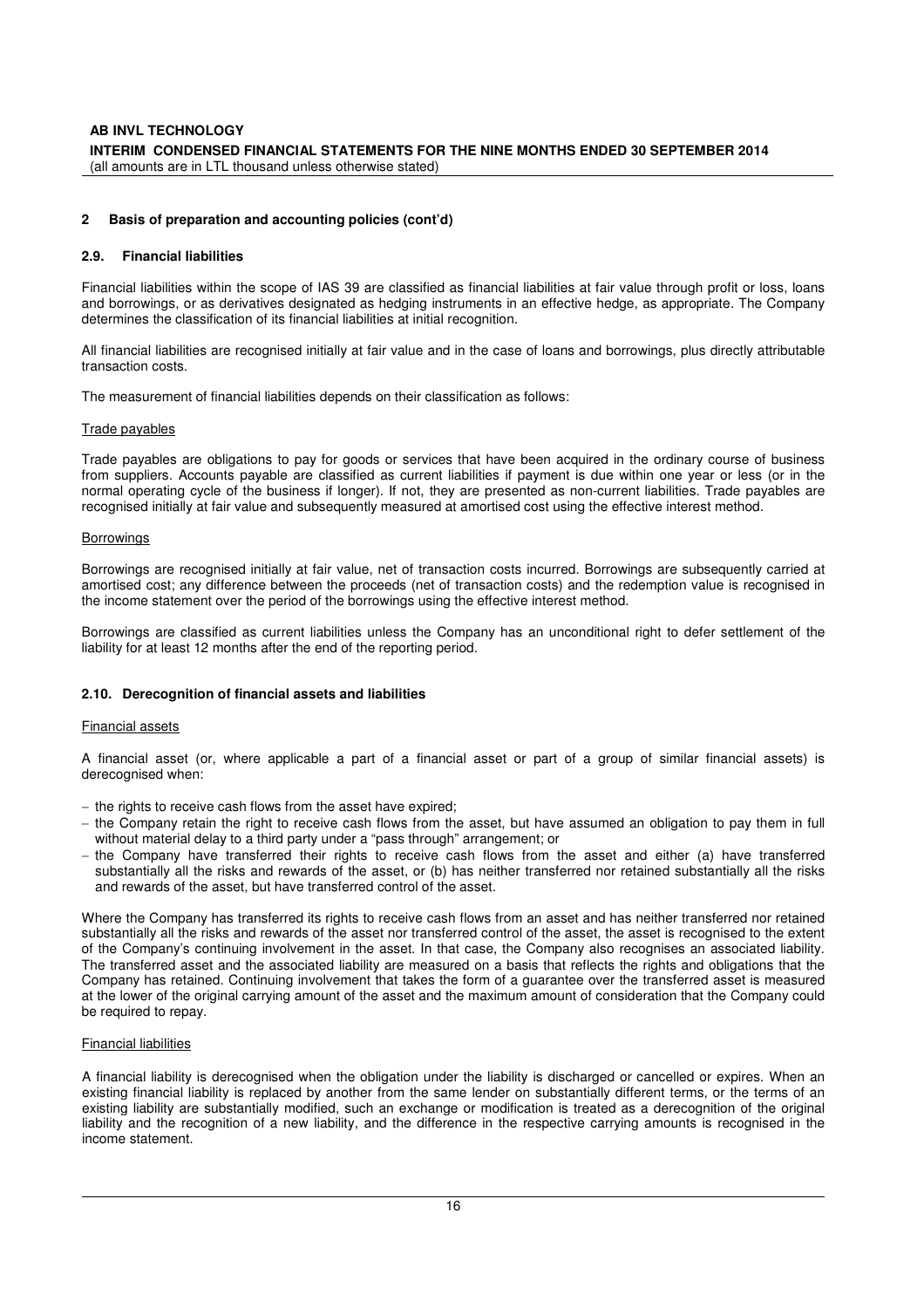#### **2.11. Revenue recognition**

The Company recognises revenue when the amount of revenue can be reliably measured, it is probable that future economic benefits will flow to the entity and when specific criteria have been met for each of the Company's activities as described below. The Company bases its estimates on historical results, taking into consideration the type of customer, the type of transaction and the specifics of each arrangement.

Revenue is measured at the fair value of the consideration received, excluding discounts, rebates, and other sales taxes or duty. The following specific recognition criteria must also be met before revenue is recognised.

#### Disposal of investments

Gain (loss) from sale of investment is recognised when the significant risk and rewards of ownership of the investment have passed to the buyer.

#### Interest income

Income is recognised as interest accrues (using the effective interest method that is the rate that exactly discounts estimated future cash receipts through the expected life of the financial instrument to the net carrying amount of the financial asset).

#### Dividends income

Income is recognised when the Company's right to receive the payment is established.

#### **2.12. Cash and non-cash distribution to equity holders of the parent**

The Company recognises a liability to make cash or non-cash distributions to equity holders of the parent when the distribution is authorised and the distribution is no longer at the discretion of the Company. In Lithuania a distribution is authorised when it is approved by the shareholders. A corresponding amount is recognised directly in equity. The liability for non-cash distributions is measured at the fair value of the assets to be distributed with subsequent fair value remeasurement recognised directly in equity as adjustment to the amount of the distribution.

Upon distribution of non-cash assets, any difference between the carrying amount of the liability and the carrying amount of the assets distributed is recognised in the statement of profit or loss.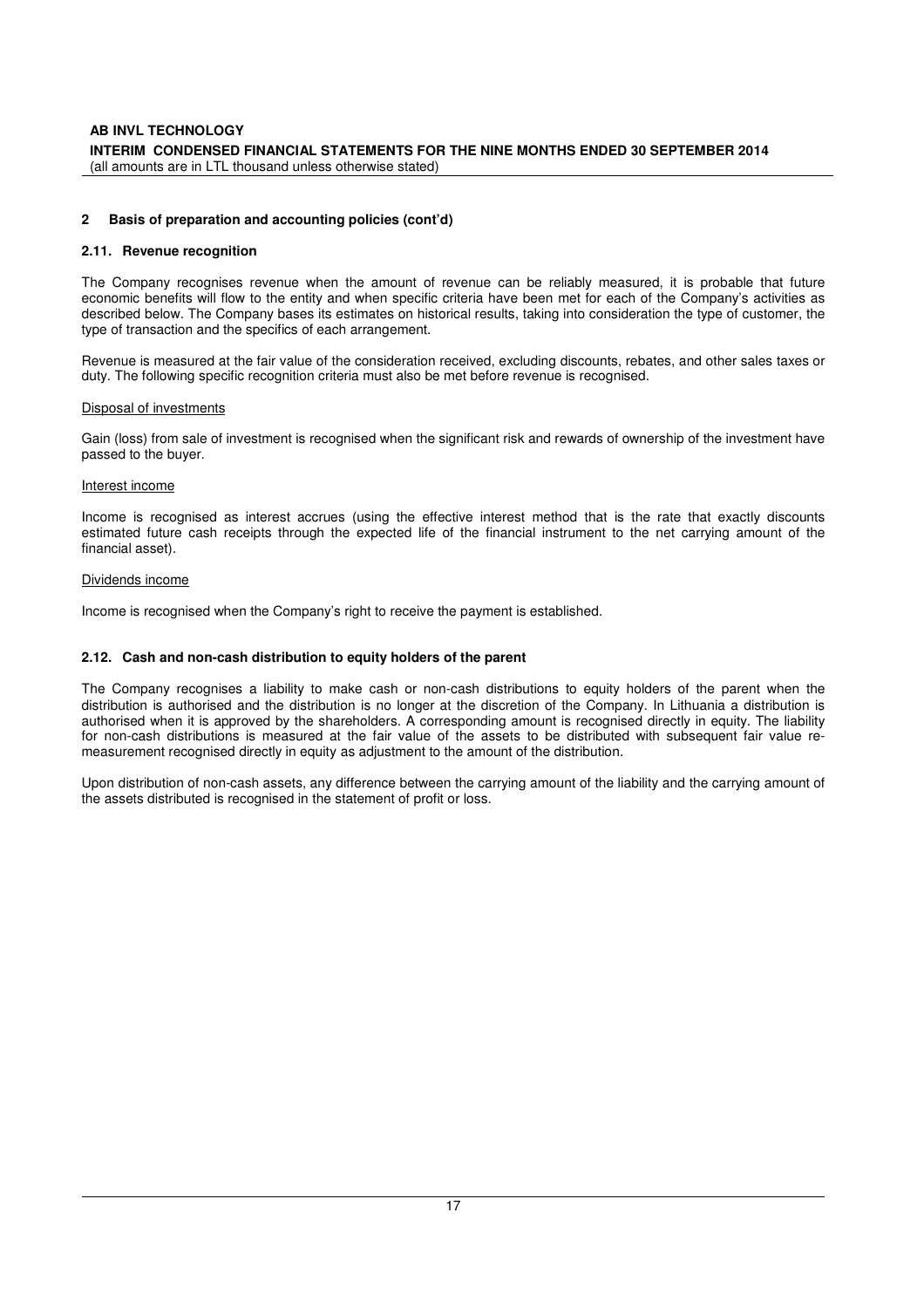#### **2.13. Current and deferred income tax**

The tax expense for the period comprises current and deferred tax. Tax is recognised in the income statement, except to the extent that it relates to items recognised in other comprehensive income or directly in equity. In this case, the tax is also recognised in other comprehensive income or directly in equity, respectively.

The current income tax charge is calculated on the basis of the tax laws enacted or substantively enacted by the end of the reporting period in the countries where the Company and its subsidiaries operate and generate taxable income. Management periodically evaluates positions taken in tax returns with respect to situations in which applicable tax regulation is subject to interpretation. It establishes provisions where appropriate on the basis of amounts expected to be paid to the tax authorities.

The standard income tax rate in Lithuania was 15 % in 2014. Starting from 2010, tax losses can be transferred at no consideration or in exchange for certain consideration between the Company's entities if certain conditions are met.

Deferred income taxes are calculated using the liability method. Deferred income taxes reflect the net tax effects of temporary differences between the carrying amounts of assets and liabilities for financial reporting purposes and the amounts used for income tax purposes. Deferred income tax assets and liabilities are measured using the tax rates expected to apply to taxable income in the years in which those temporary differences are expected to reverse based on tax rates enacted or substantially enacted at the reporting date.

Deferred tax liabilities are recognised for all taxable temporary differences, except:

- − Where the deferred tax liability arises from the initial recognition of goodwill or of an asset or liability in a transaction that is not a business combination and, at the time of the transaction, affects neither the accounting profit nor taxable profit or loss;
- − In respect of taxable temporary differences associated with investments in subsidiaries, associates and interests in joint ventures, where the timing of the reversal of the temporary differences can be controlled and it is probable that the temporary differences will not reverse in the foreseeable future.

By Lithuanian Income Tax Law shall be not taxed sale of shares of an entity, registered or otherwise organised in a state of the European Economic Area or in a state with which a treaty for the avoidance of double taxation has been concluded and brought into effect and which is a payer of corporate income tax or an equivalent tax, to another entity or a natural person where the entity transferring the shares held more than 25% of voting shares in that entity for an uninterrupted period of at least two years. If mentioned condition is met or will be met by judgement of the management of the Company, there are not recognised any deferred tax liabilities or assets in respect of temporary differences associated with this investments.

Deferred income tax asset has been recognised in the statement of financial position to the extent the management believes it will be realised in the foreseeable future, based on taxable profit forecasts. If it is believed that part of the deferred income tax asset is not going to be realised, this part of the deferred tax asset is not recognised in the financial statements.

Deferred tax asset are not recognised:

- − Where the deferred tax asset relating to the deductible temporary difference arises from the initial recognition of an asset or liability in a transaction that is not a business combination and, at the time of the transaction, affects neither the accounting profit nor taxable profit or loss;
- − In respect of deductible temporary differences associated with investments in subsidiaries, associates and interests in joint ventures, deferred tax assets are recognised only to the extent that it is probable that the temporary differences will reverse in the foreseeable future and taxable profit will be available against which the temporary differences can be utilised.

Tax losses can be carried forward for indefinite period, except for the losses incurred as a result of disposal of securities and/or derivative financial instruments. Such carrying forward is disrupted if the Company changes its activities due to which these losses incurred except when the Company does not continue its activities due to reasons which do not depend on the Company itself. The losses from disposal of securities and/or derivative financial instruments can be carried forward for 5 consecutive years and only be used to reduce the taxable income earned from the transactions of the same nature. From 1 January 2014 current year taxable profit could be decreased by previous year tax losses only up to 70%.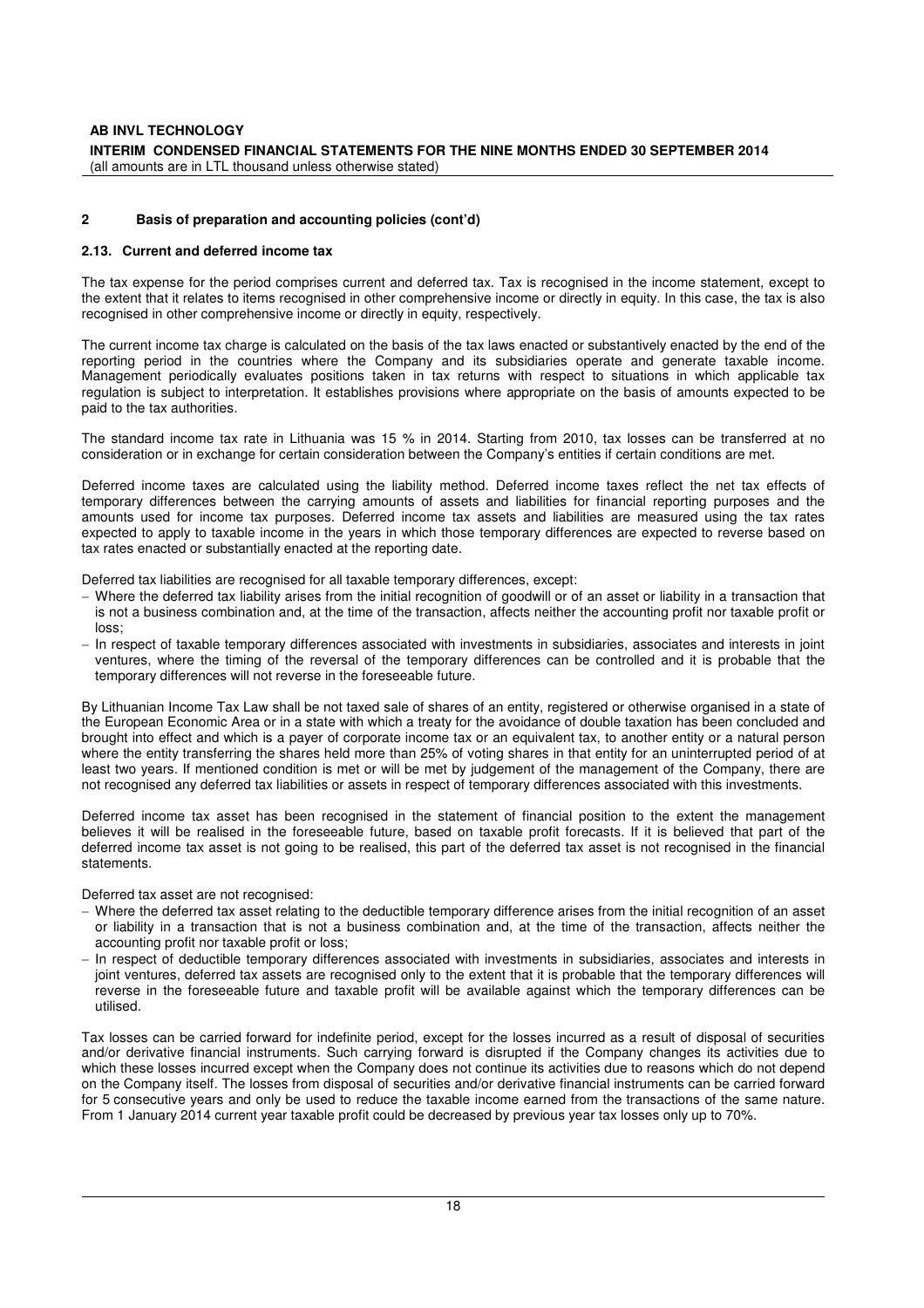The carrying amount of deferred tax assets is reviewed at each reporting date and reduced to the extent that it is no longer probable that sufficient taxable profit will be available to allow all or part of the deferred tax asset to be utilised. Unrecognised deferred tax assets are reassessed at each reporting date and are recognised to the extent that it has become probable that future taxable profits will allow the deferred tax asset to be recovered.

Deferred income tax assets and liabilities are offset when there is a legally enforceable right to offset current tax assets against current tax liabilities and when the deferred income taxes assets and liabilities relate to income taxes levied by the same taxation authority on either the same taxable entity or different taxable entities where there is an intention to settle the balances on a net basis.

#### **2.14. Share capital**

Ordinary shares are classified as equity. Incremental costs directly attributable to the issue of new shares or options are recognised in equity as a deduction, net of tax, from the proceeds. Where any Company's entities purchases the company's equity share capital (treasury shares), the consideration paid, including any directly attributable incremental costs (net of income taxes) is deducted from equity attributable to the company's equity holders until the shares are cancelled or reissued. Where such shares are subsequently reissued, any consideration received, net of any directly attributable incremental transaction costs and the related income tax effects, is included in equity attributable to the company's equity holders.

#### **2.15. Employee benefits**

#### Social security contributions

The Company pay social security contributions to the state Social Security Fund (the Fund) on behalf of its employees based on the defined contribution plan in accordance with the local legal requirements. A defined contribution plan is a plan under which the Group pays fixed contributions into the Fund and will have no legal or constructive obligations to pay further contributions if the Fund does not hold sufficient assets to pay all employees benefits relating to employee service in the current and prior period. Social security contributions are recognised as expenses on an accrual basis and included in payroll expenses.

#### Bonus plans

The Company recognises a liability and an expense for bonuses where contractually obliged or where there is a past practice that has created a constructive obligation.

#### **2.16. Contingencies**

Contingent liabilities are not recognised in the financial statements. They are disclosed unless the possibility of an outflow of resources embodying economic benefits is remote.

A contingent asset is not recognised in the financial statements but disclosed when an inflow or economic benefits is probable.

#### **2.17. Events after the reporting period**

Events after the reporting period that provide additional information about the Company's position as at the end of the reporting period (adjusting events) are reflected in the financial statements. Events after the reporting period that are not adjusting events are disclosed in the notes when material.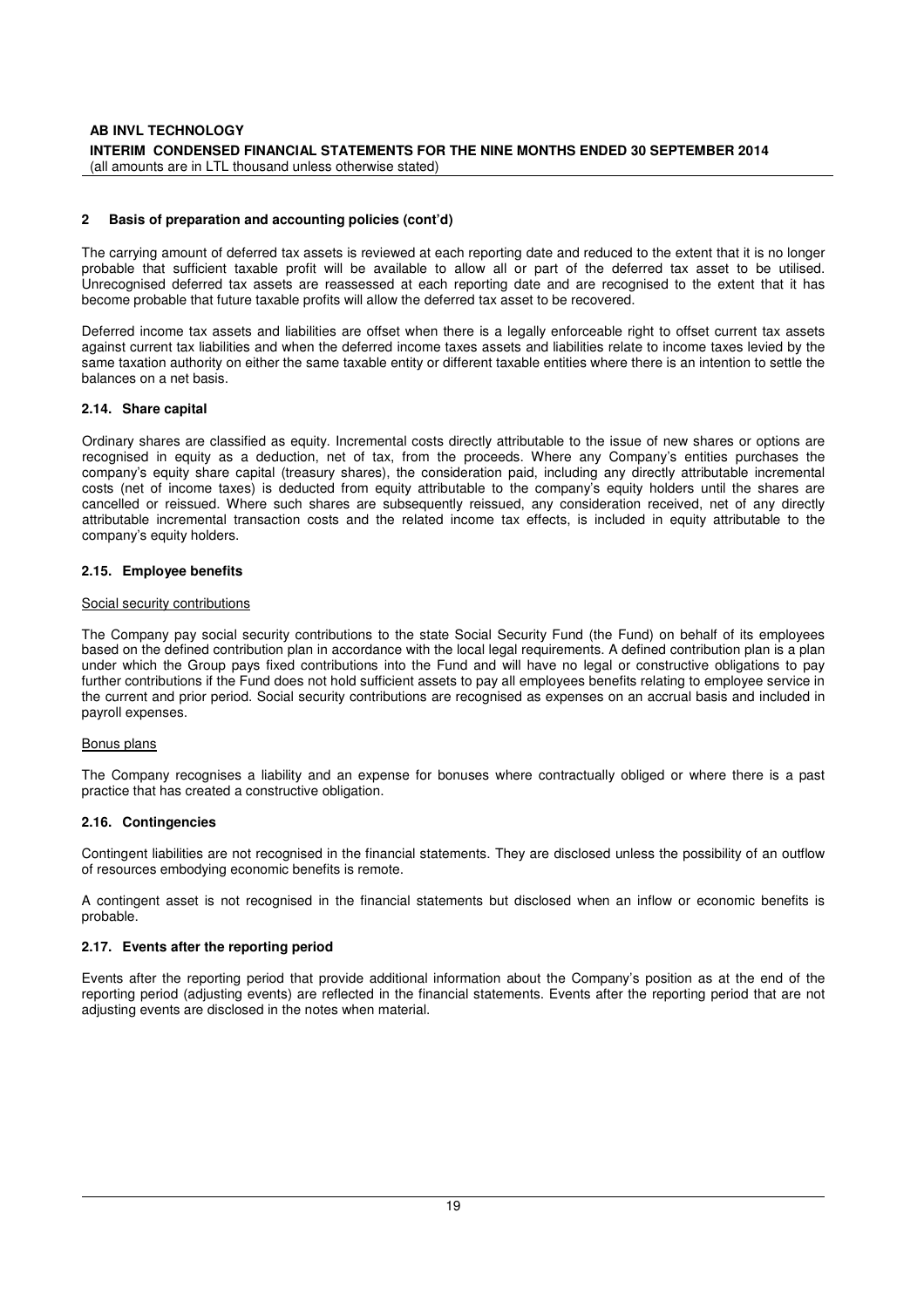## **3 Critical accounting estimates and judgements**

The Company makes estimates and judgements that affect the reported amounts of assets and liabilities within the next financial year. These estimates and judgements are continually evaluated and are based on historical experience and other factors, including expectations of future events that are believed to be reasonable under the circumstances. The resulting accounting estimates will, by definition, seldom equal the related actual results. The estimates and assumptions that have a significant risk of causing a material adjustment to the carrying amounts of assets and liabilities within the next year are addressed below.

#### **3.1. Fair value of investments not quoted in an active market**

The fair values of securities that are not quoted in an active market are determined by using valuation techniques, primarily earnings multiples, discounted cash flows and recent comparable transactions. The models used to determine fair values are periodically reviewed and compared against historical results to ensure their reliability.

Details of the inputs and valuation models used to determine Level 3 fair value, is provided in Note 5.

#### **3.2. Investment entity status**

The management periodically reviews whether the Company meets all the defining criteria of an investment entity referred to in Note 2.2. In addition, the management assesses the Company's operation objective (Note 1), investment strategy, origin of income and fair value models. According to the management, the Company met all the defining criteria of an investment entity throughout the period from its establishment to the financial reporting date.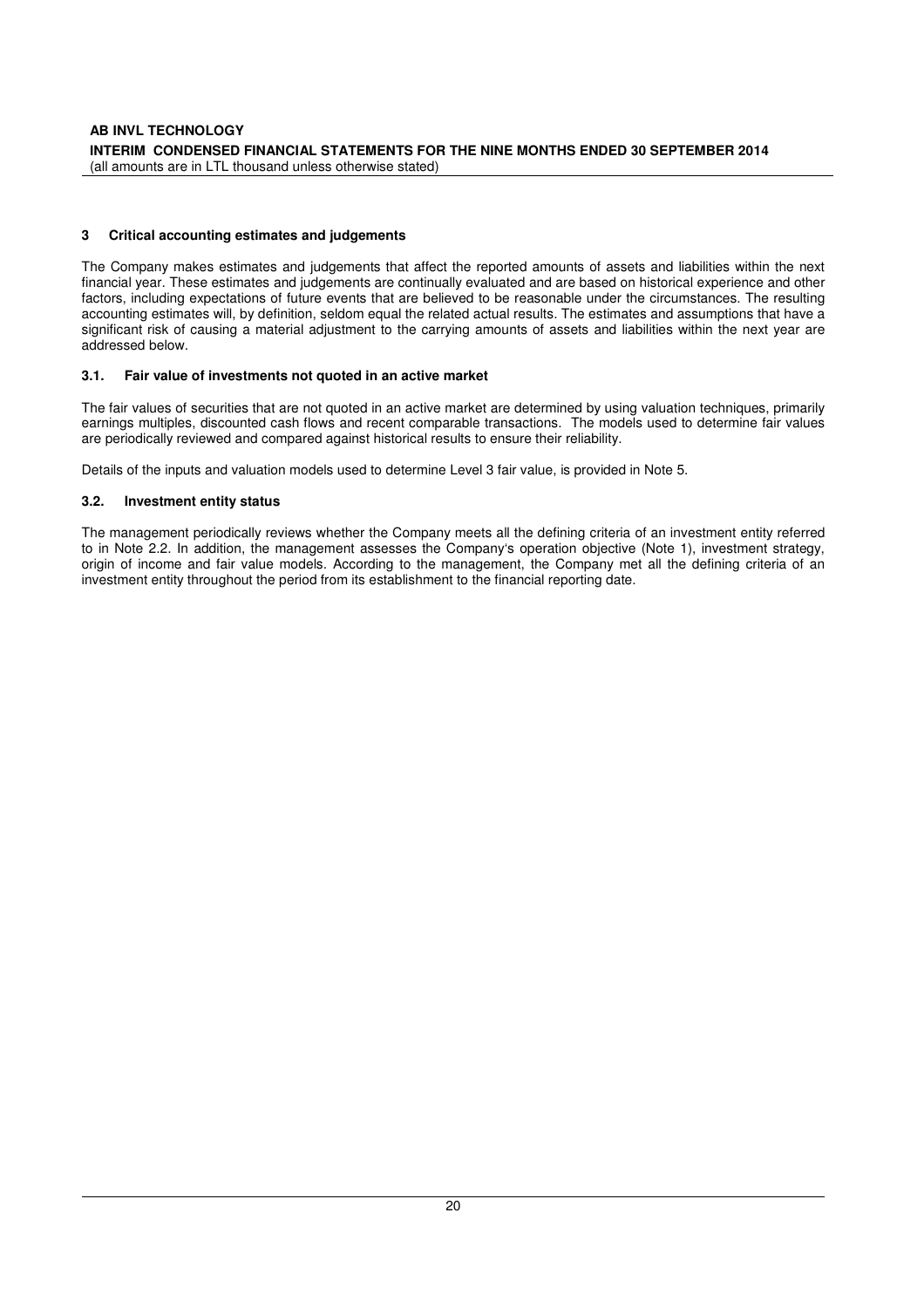## **4 Split-off**

On 21 March 2014 the split-off terms of AB Invalda LT (code 121304349) were announced. The General Shareholders Meeting approved the terms of the Company's split-off on 28 April 2014. The Split-off was completed on 29 April 2014. According to the terms, three entities AB INVL Baltic Farmland, AB INVL Baltic Real Estate and AB INVL Technology, comprising 47.95% of AB Invalda LT assets calculated at carrying amounts, were split-off from AB Invalda LT. Following the split-off, 2.60% of the assets, equity and liabilities were transferred to the Company.

The Company's equity was formed in accordance with procedure set forth in the terms of the split-off, whereas assets received and liabilities assumed were estimated at fair values at the date of Split-off. The subsidiary UAB Inventio was estimated according to its equity, subsidiary UAB BAIP grupė was estimated by using earnings multiple technique (3 level, Note 5).

Below the starting statement of financial position of the Company is presented:

| Financial assets at fair value through profit or loss | 16,947 |
|-------------------------------------------------------|--------|
| Loans granted                                         | 414    |
| Trade and other receivables                           | 154    |
| Cash and cash equivalents                             |        |
| <b>Total assets</b>                                   | 17,515 |
| Share capital                                         | 593    |
| Share premium                                         | 862    |
| Reserves                                              | 1,999  |
| Retained earnings                                     | 13,653 |
| Total equity                                          | 17,107 |
| Deferred income tax liability                         |        |
| <b>Current borrowings</b>                             | 408    |
| Total liabilities                                     | 408    |
| <b>Total equity and liabilities</b>                   | 17,515 |

**As at 29 April 2014** 

During the split-off part of liability rising from credit agreement with Šiaulių bankas was transferred to the Company. The credit was fully repaid in the beginning of May 2014.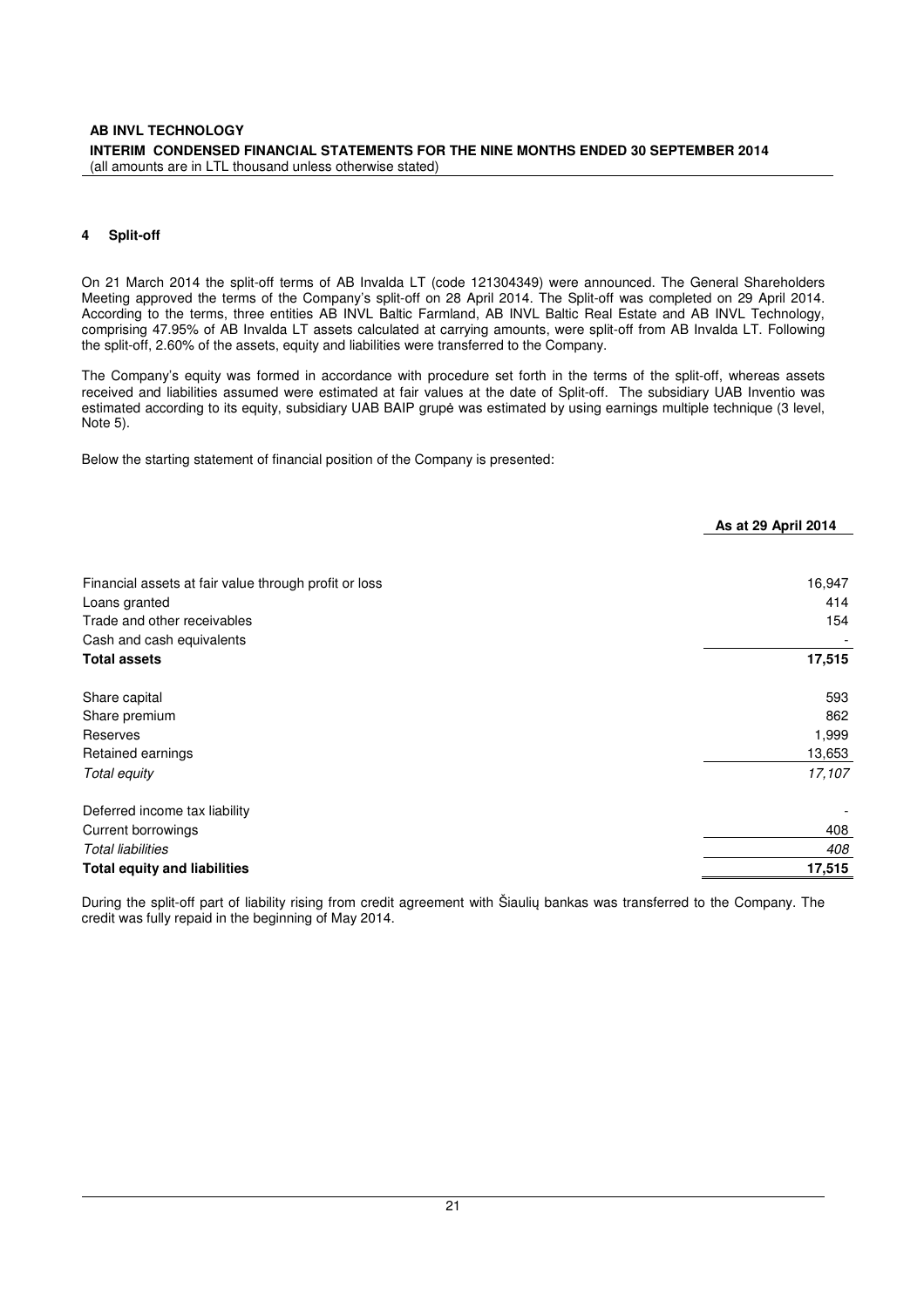#### **AB INVL TECHNOLOGY INTERIM CONDENSED FINANCIAL STATEMENTS FOR THE NINE MONTHS ENDED 30 SEPTEMBER 2014**  (all amounts are in LTL thousand unless otherwise stated)

### **5 Financial assets at fair value through profit or loss**

The Company's financial assets at fair value through profit or loss comprised subsidiaries UAB BAIP grupė and UAB Inventio. These assets ate non-current assets and are Level 3 instruments by valuation. The main assets of UAB Inventio is cash at the bank, therefore the entity are measured according to its equities. UAB BAIP grupė owns specialized information technology entities. Consolidated group financials were used for the valuation which was performed using EBITDA (earnings before interest, taxes, depreciation and amortization) multiple technique. 12 months trailing EBITDA was used and value after multiplication was corrected by:

- deducting difference between total liabilities and short-term assets increased by the amount of 4 months moving average of working capital,
- deducting non-controlling interest value, measured as its book value.

Performing the valuation, possible obligation to issue new shares of UAB BAIP grupė was taken into account. Model was built in a way that newly issued shares reduce the part of UAB BAIP grupė owned by the Company.

EBITDA multiple used in calculations is 7.3 representing average Central and Eastern Europe IT sector companies' EV/EBITDA ratio (Equity Value-to-EBITDA) according to these entities (source Bloomberg; 30 September 2014):

| Name of the entity | <b>EBITDA</b> multiple |
|--------------------|------------------------|
| ACTION S.A.        | 8.7                    |
| ATEA ASA           | 9.0                    |
| SYGNITY S.A.       | 6.0                    |
| ASSECO POLAND S.A. | 6.6                    |
| COMARCH S.A.       | 6.2                    |
| AB S.A.            | 7.1                    |

If EBITDA multiple goes by 1 to either direction, correspondingly the value of shares of UAB BAIP grupė would move to the same direction by LTL 3,303 thousand as at 30 September 2014 (29 April 2014 – LTL 3,067 thousand; EBITDA multiple – 7.6).

The following table presents the changes in Level 3 instruments for the nine months ended September 2014.

|                                                                                                | TUIdI  |
|------------------------------------------------------------------------------------------------|--------|
| Opening balance                                                                                | 16.947 |
| Gains and losses recognised in profit or loss                                                  | 57     |
| Closing balance                                                                                | 17.004 |
| Change in unrealised gains or losses for the period included in profit or loss for assets held |        |
| at the end of the reporting period                                                             | 57     |

**Total**

The main indicators of the statements of the financial position of UAB BAIP grupė are presented below:

| Non-current assets                  | 15,767 |
|-------------------------------------|--------|
| Current assets                      | 21,896 |
| <b>Total assets</b>                 | 37,663 |
| Total equity                        | 9,290  |
| Non-current liabilities             | 1,577  |
| <b>Current liabilities</b>          | 26,796 |
| <b>Total liabilities</b>            | 28,373 |
| <b>Total equity and liabilities</b> | 37,663 |
|                                     |        |